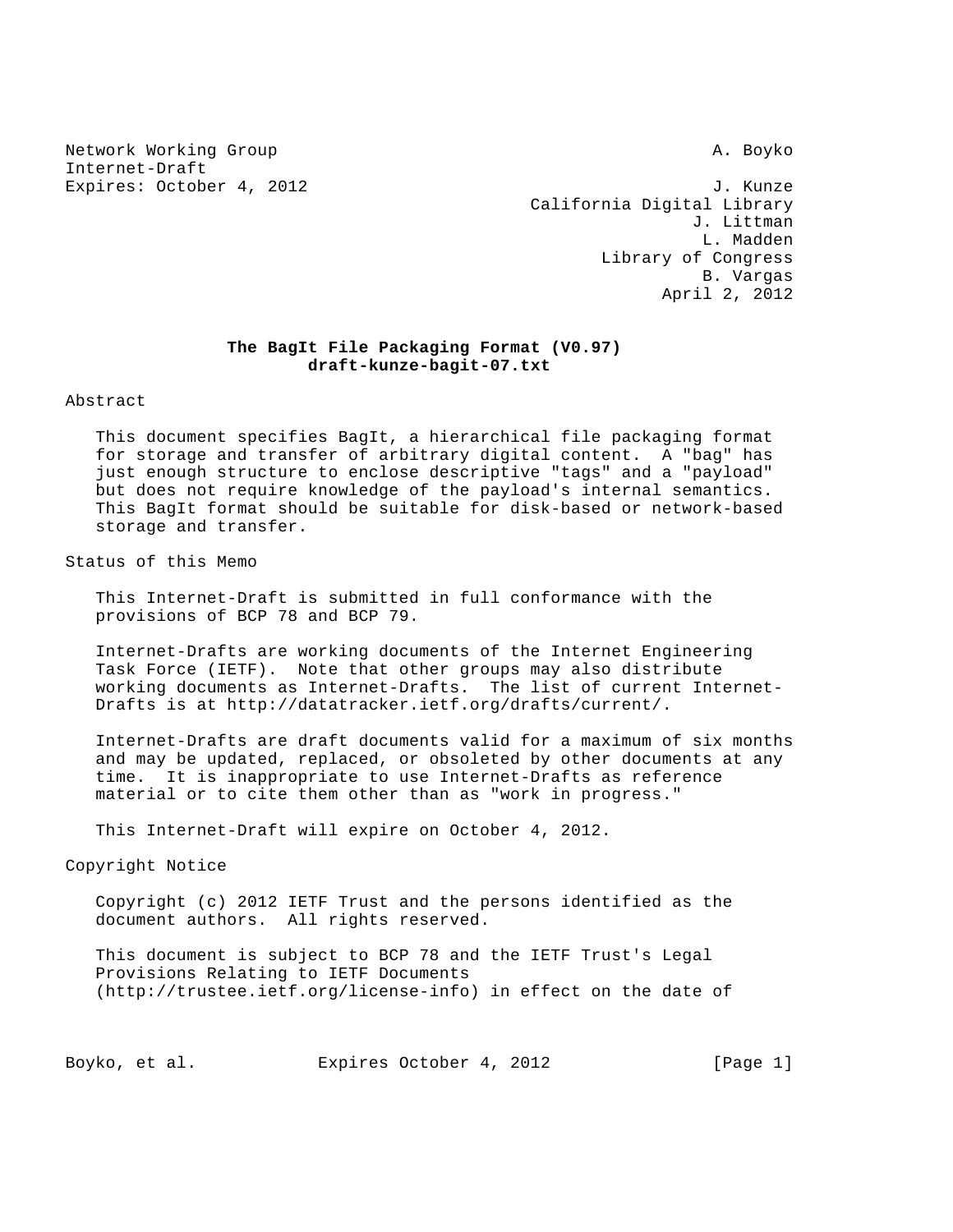publication of this document. Please review these documents carefully, as they describe your rights and restrictions with respect to this document. Code Components extracted from this document must include Simplified BSD License text as described in Section 4.e of the Trust Legal Provisions and are provided without warranty as described in the Simplified BSD License.

Boyko, et al. Expires October 4, 2012 [Page 2]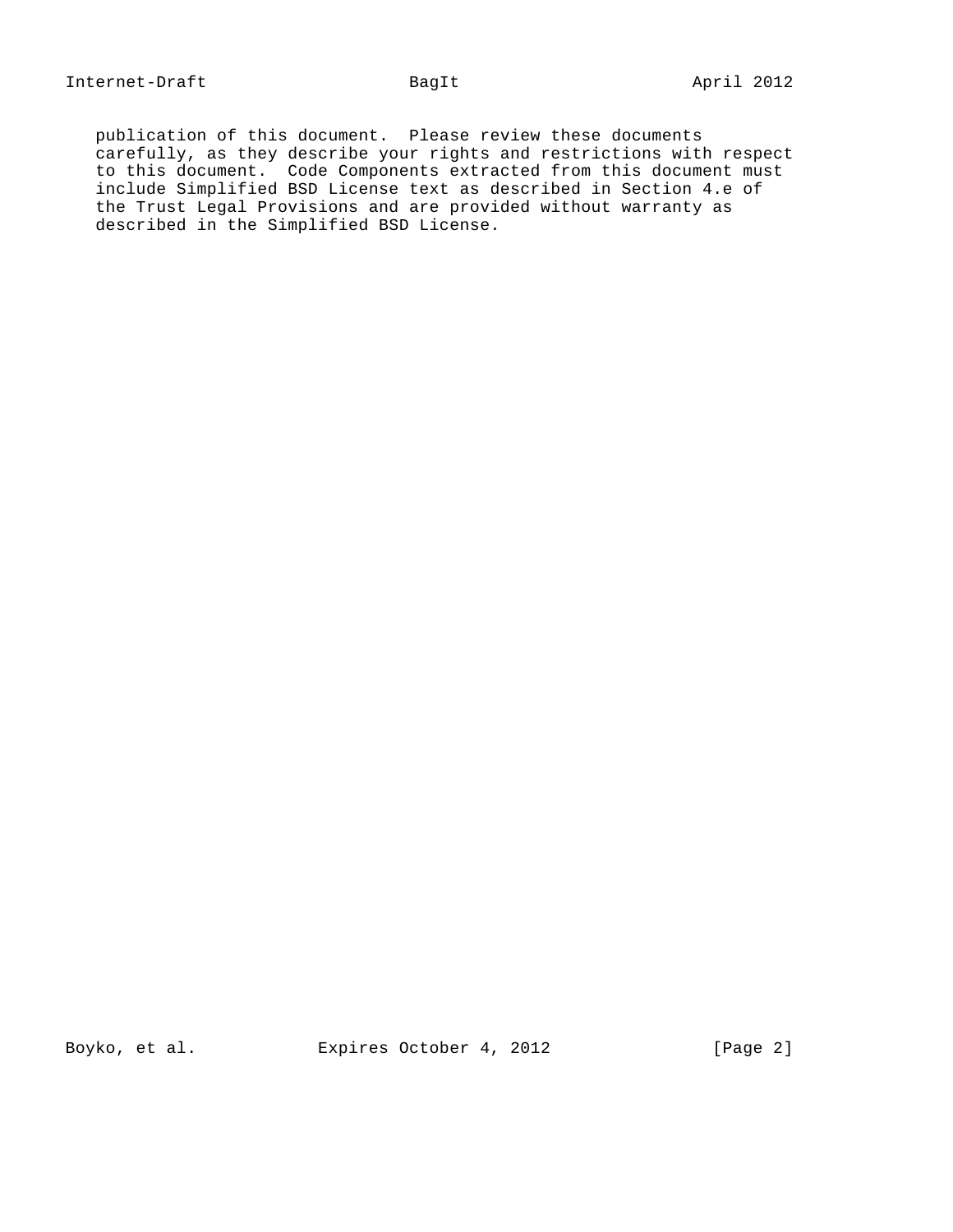| Table of Contents |  |
|-------------------|--|
|-------------------|--|

| 1 <sup>1</sup><br>4                                         |
|-------------------------------------------------------------|
| 4<br>1.1.<br>Purpose                                        |
| 1.2.<br>4                                                   |
| 1.3.<br>4                                                   |
| 2.<br>6                                                     |
| 6                                                           |
| 2.1.1. Bag Declaration: bagit.txt<br>6                      |
|                                                             |
| 2.1.2. Payload Directory: data/<br>6<br>7                   |
| Payload Manifest: manifest- <alg>.txt<br/>2.1.3.</alg>      |
| 7                                                           |
| Tag Manifest: tagmanifest- <alg>.txt<br/>7<br/>2.2.1.</alg> |
| 2.2.2.<br>Bag Metadata: bag-info.txt<br>8                   |
| 2.2.3. Fetch File: fetch.txt<br>10                          |
| 2.2.4.<br>11                                                |
| 2.3.<br>11                                                  |
| Bag Checksum Algorithms 11<br>2.4.                          |
| Complete, Incomplete, and Valid bags 12<br>3.               |
| 4 <sub>1</sub>                                              |
|                                                             |
| 5.1.<br>Example of a basic bag 14                           |
| 5.2.<br>Another example bag 14                              |
| Security Considerations 16<br>რ.                            |
| Special directory characters 16<br>6.1.                     |
| 6.2.<br>Control of URLs in fetch.txt 16                     |
| 6.3.<br>File sizes in fetch.txt 16                          |
| 7. Practical Considerations (non-normative) 17              |
| Disk and network transfer 17<br>7.1.                        |
| 7.2.                                                        |
|                                                             |
| 7.2.2. Windows and Unix file naming 18                      |
| 8.                                                          |
| 9.                                                          |
| Appendix A. Change history 21                               |
| A.1. Changes from draft-05, 2011.04.15 21                   |
| Changes from draft-04, 2009.12.20 21<br>A.2.                |
| Changes from draft-03, 2009.04.11 22<br>A.3.                |
|                                                             |
| Changes from draft-02, 2008.07.11 23<br>A.4.                |
| A.5.<br>Changes from draft-01, 2008.05.30 24                |
| Changes from draft-00, 2008.03.24 24<br>A.6.                |
|                                                             |

Boyko, et al. Expires October 4, 2012 [Page 3]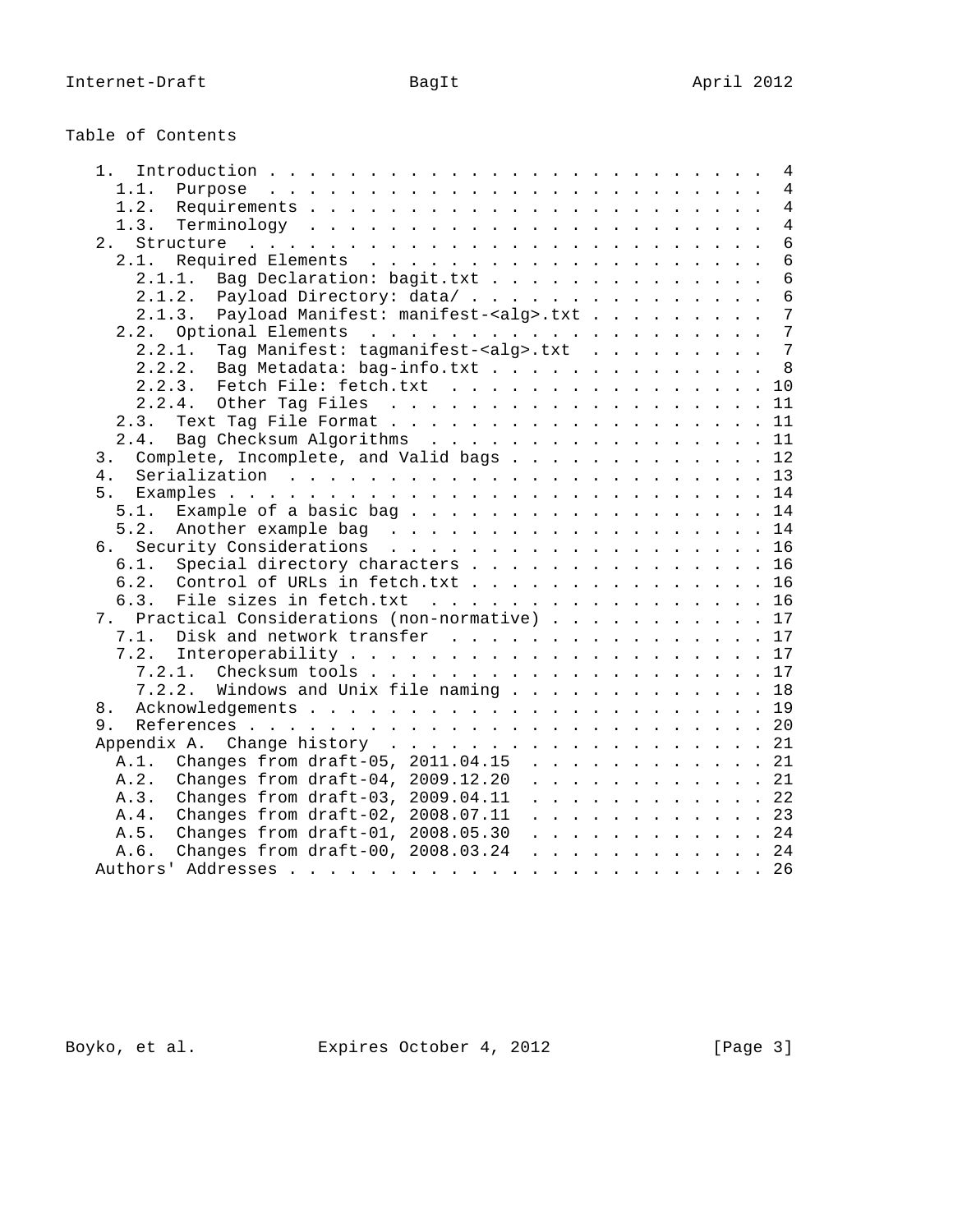## **1. Introduction**

## **1.1. Purpose**

 BagIt is a hierarchical file packaging format designed to support disk-based or network-based storage and transfer of arbitrary digital content. A bag consists of a "payload" and "tags". The content of the payload is the custodial focus of the bag and is treated as semantically opaque. The "tags" are metadata files intended to facilitate and document the storage and transfer of the bag. The name, BagIt, is inspired by the "enclose and deposit" method [ENCDEP], sometimes referred to as "bag it and tag it".

 Implementors of BagIt tools should consider interoperability between different platforms, operating systems, toolsets, and languages. Differences in path separators, newline characters, reserved file names, and maximum path lengths are all possible barriers to moving bags between different systems. Discussion of these issues may be found in the Interoperability section of this document.

#### **1.2. Requirements**

 The key words "MUST", "MUST NOT", "REQUIRED", "SHALL", "SHALL NOT", "SHOULD", "SHOULD NOT", "RECOMMENDED", "MAY", and "OPTIONAL" in this document are to be interpreted as described in [RFC2119].

 An implementation is not compliant if it fails to satisfy one or more of the MUST or REQUIRED level requirements for the protocols it implements. An implementation that satisfies all the MUST or REQUIRED level and all the SHOULD level requirements for its protocols is said to be "unconditionally compliant"; one that satisfies all the MUST level requirements but not all the SHOULD level requirements for its protocols is said to be "conditionally compliant."

# **1.3. Terminology**

 This specification uses a number of terms to describe BagIt, some of which are in common use, some of which are newly defined by this specification, and others which may have meanings obvious only to those in the community from which this spec arose. Terms defined in this section are intended to clarify any ambiguity.

 bag A set of opaque data contained within the structure defined by this specification.

Boyko, et al. Expires October 4, 2012 [Page 4]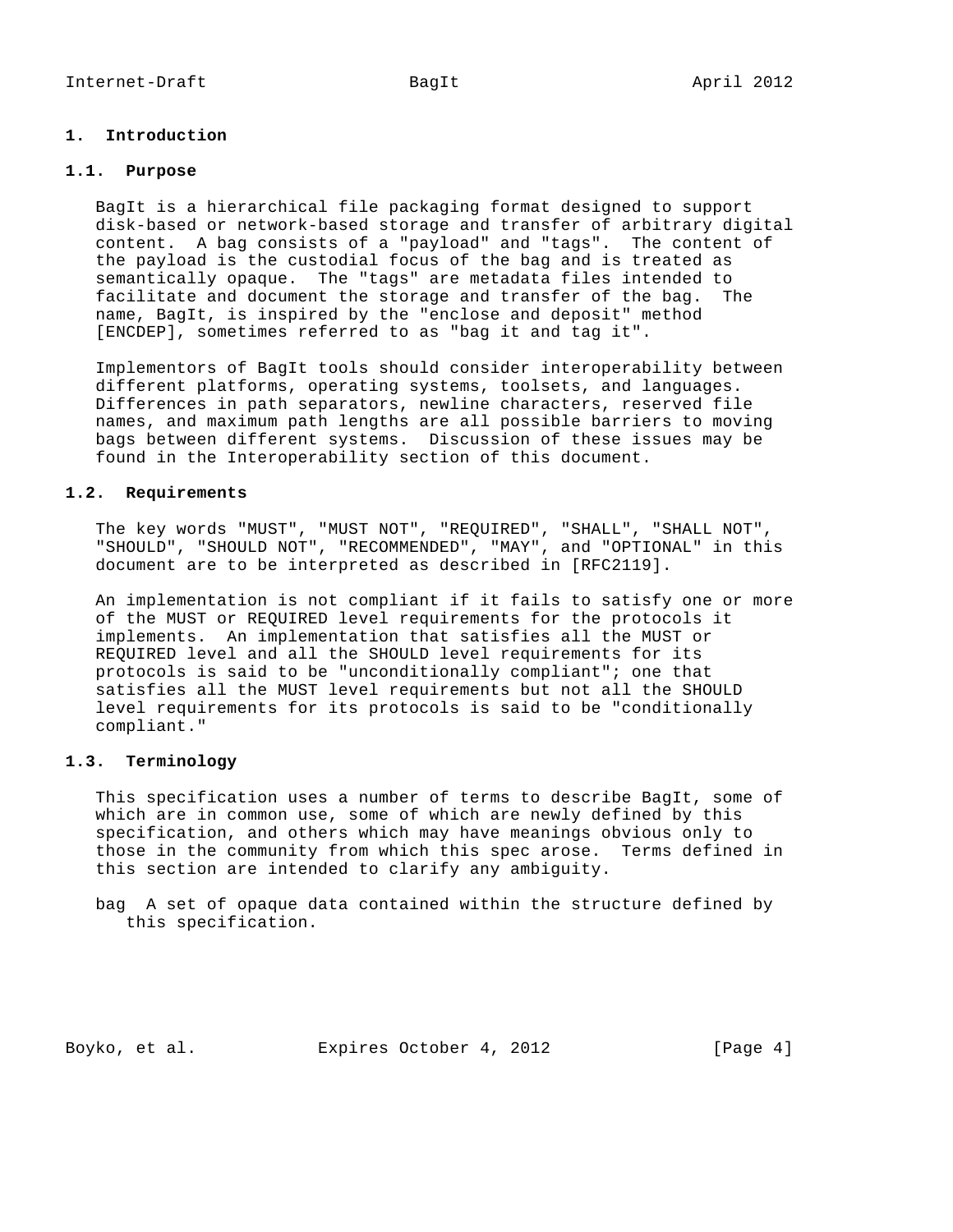- bag declaration The tag file required to be in all bags conforming to this specification. Contains tags necessary for bootstrapping the reading and processing of the rest of a bag. See Section 2.1.1.
- bag checksum algorithm A reference to a cryptographic checksum algorithm, such as MD5 or SHA-1, with its name normalized for use in a manifest or tag manifest file name. See Section 2.4.
- complete A bag which comprises all elements required by this specification, with all files listed in all payload and tag manifests present, all payload files present listed in at least one manifest. See Section 3.
- payload The data encapsulated by the bag. The contents of the payload are opaque to this specification, and are always considered as a set of octet streams. See Section 2.1.2.
- serialized bag A bag that has been serialized into a single, monolithic file. See Section 4.
- tag directory A directory that contains one or more tag files.
- tag file A file that contains metadata intended to facilitate and document the storage and transfer of the bag.
- valid A complete bag wherein every checksum in every payload manifest and tag manifest can be successfully verified against the corresponding payload file. See Section 2.1.2.

Boyko, et al. Expires October 4, 2012 [Page 5]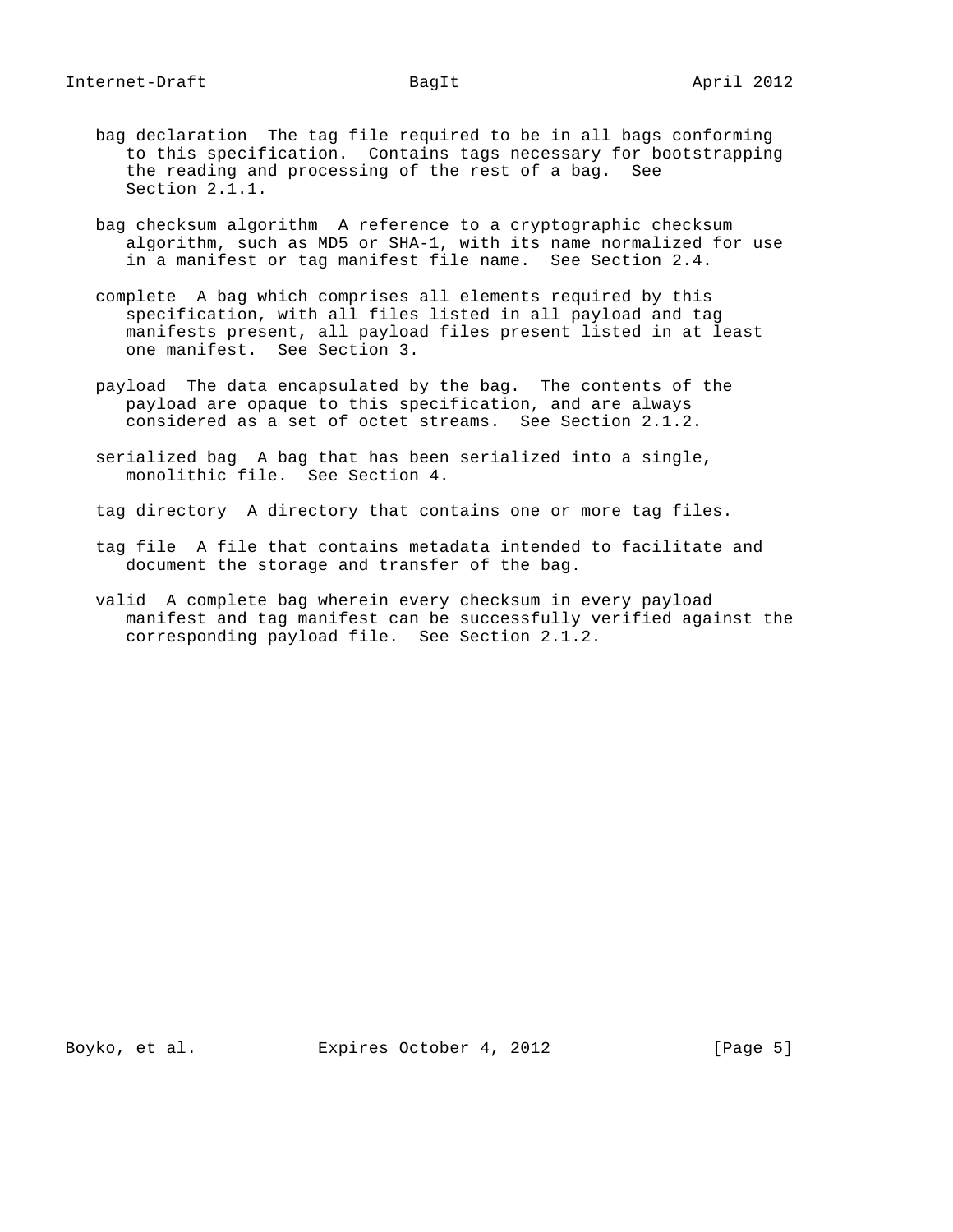## **2. Structure**

 A bag consists of a base directory containing (1) a set of required and optional tag files; (2) a sub-directory named "data", called the payload directory; and (3) a set of optional tag directories. The payload files in the payload directory are an arbitrary file hierarchy (see Section 2.1.2). The tag files in the base directory consist of one or more files named "manifest-\_algorithm\_.txt" (see Section 2.1.3), a file named "bagit.txt" (see Section 2.1.1), and zero or more additional tag files (see Section 2.2). The tag files in the optional tag directories are arbitrary file hierarchies and the tag directories MAY have any name that is not reserved for a file or directory in this specification.

The base directory MAY have any name.

```
 <base directory>/
    | bagit.txt
    | manifest-<algorithm>.txt
     | [optional additional tag files]
\left\langle \text{--- } \text{data} \right\rangle | [payload files]
 \--- [optional tag directories]/
        | [optional tag files]
```
## **2.1. Required Elements**

#### **2.1.1. Bag Declaration: bagit.txt**

The "bagit.txt" tag file MUST consist of exactly two lines:

 BagIt-Version: M.N Tag-File-Character-Encoding: UTF-8

 where M.N identifies the BagIt major (M) and minor (N) version numbers, and UTF-8 identifies the character set encoding of tag files. The bag declaration MUST be encoded in UTF-8, and MUST NOT contain a byte-order mark (BOM). [RFC3629]

 The appropriate version for a bag that conforms to this version of the specification is "0.97".

## **2.1.2. Payload Directory: data/**

 The base directory MUST contain a sub-directory named "data", called the payload directory.

The payload directory contains the custodial content within the bag.

| Expires October 4, 2012<br>Boyko, et al. | [Page 6] |  |
|------------------------------------------|----------|--|
|------------------------------------------|----------|--|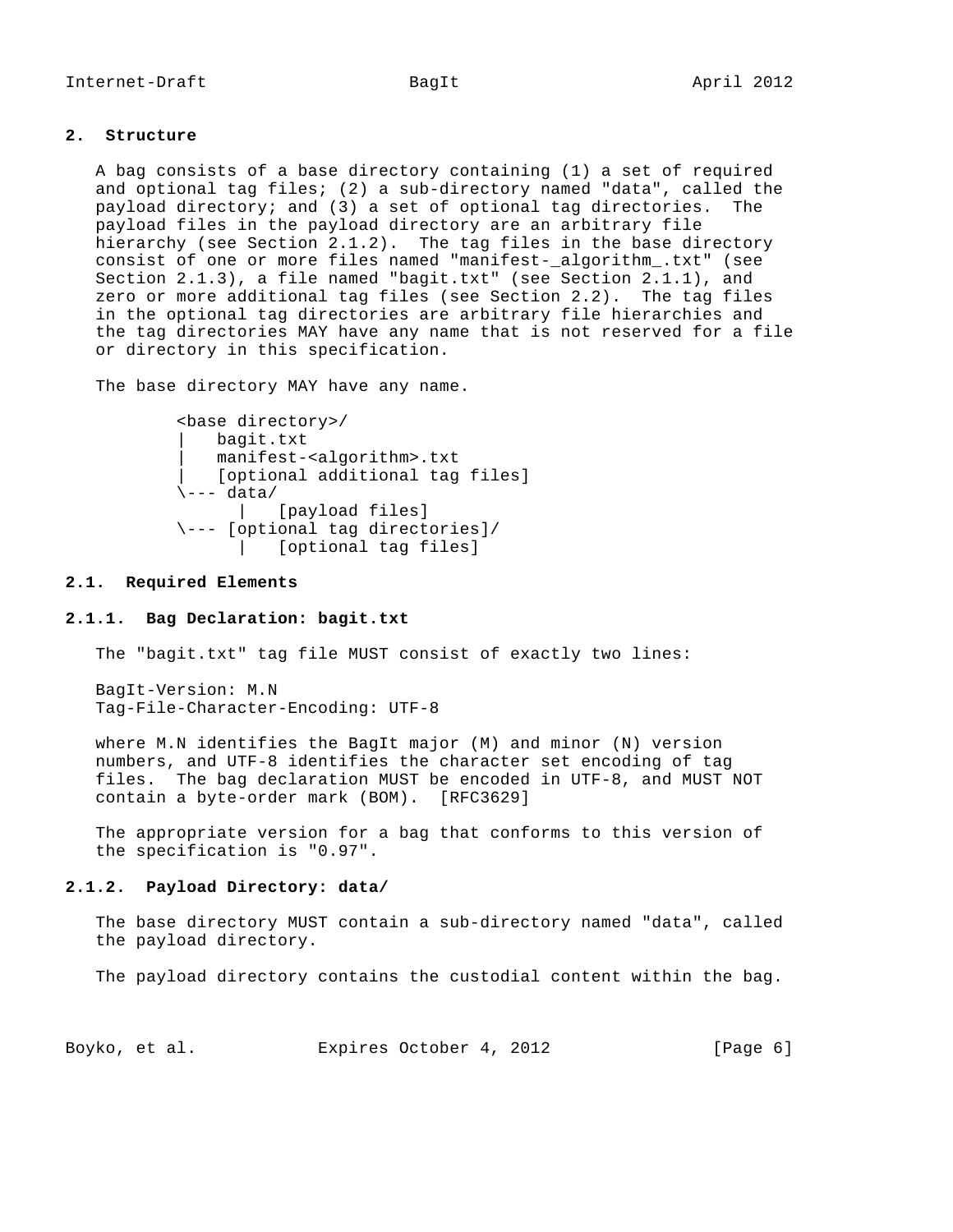The files under the payload directory are called payload files, or the payload. The payload is treated as octet streams for all purposes relating to this specification, and is not otherwise prescribed.

### **2.1.3. Payload Manifest: manifest-<alg>.txt**

 A payload manifest is a tag file that lists payload files and checksums for those payload files generated using a particular bag checksum algorithm. Every bag MUST contain one payload manifest file, and MAY contain more than one. A payload manifest file MUST have a name of the form manifest-\_algorithm\_.txt, where \_algorithm\_ is a string specifying the bag checksum algorithm used in that manifest, such as:

 manifest-md5.txt manifest-sha1.txt

 A bag MUST NOT contain more than one payload manifest for a particular bag checksum algorithm.

Each line of a payload manifest file MUST be of the form:

### CHECKSUM FILENAME

 where FILENAME is the pathname of a file relative to the base directory and CHECKSUM is a hex-encoded checksum calculated according to \_algorithm\_ over every octet in the file. The hex-encoded checksum MAY use uppercase and/or lowercase letters. The slash character ('/') MUST be used as a path separator in FILENAME. One or more linear whitespace characters (spaces or tabs) MUST separate CHECKSUM from FILENAME. An asterisk ('\*') MAY preceed FILENAME for interoperability on some platforms (see Section 7.2.1). There is no limitation on the length of a pathname. The payload manifest MUST NOT reference files outside the payload directory.

 Payload manifests only include the pathnames of files. Because of this, a payload manifest cannot reference empty directories. To account for an empty directory, a bag creator may wish to include at least one file in that directory; it suffices, for example, to include a zero-length file named ".keep".

## **2.2. Optional Elements**

## **2.2.1. Tag Manifest: tagmanifest-<alg>.txt**

 A tag manifest is a tag file that lists other tag files and checksums for those tag files generated using a particular bag checksum

| Expires October 4, 2012<br>Boyko, et al. | [Page 7] |
|------------------------------------------|----------|
|------------------------------------------|----------|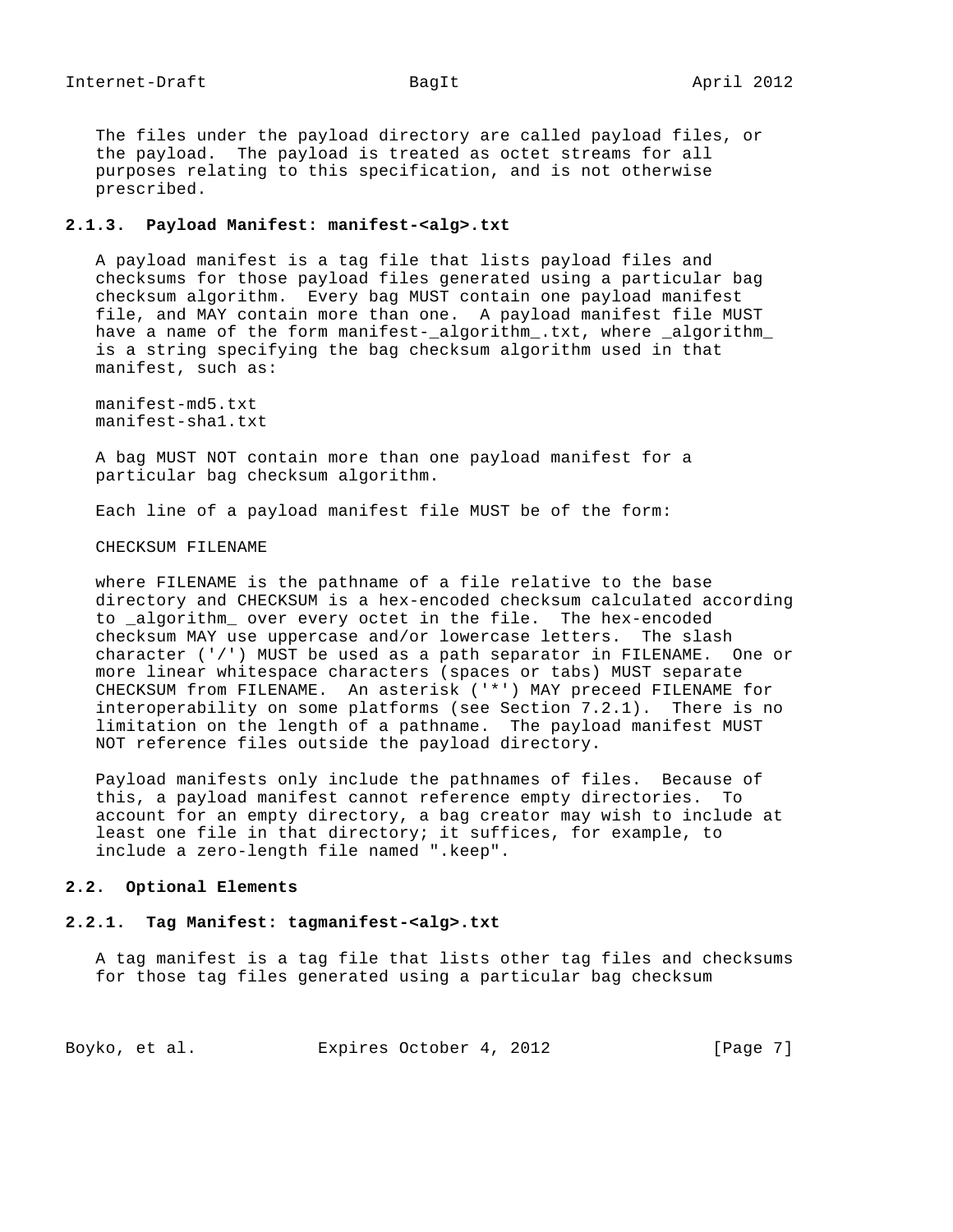algorithm. A bag MAY contain one or more tag manifests. A tag manifest file MUST have a name of the form "tagmanifest- \_algorithm\_.txt", where \_algorithm\_ is a string specifying the bag checksum algorithm used in that manifest, such as:

 tagmanifest-md5.txt tagmanifest-sha1.txt

 A tag manifest file has the same form as the payload file manifest file described in Section 2.1.3, but MUST NOT list any payload files. As a result, no FILENAME listed in a tag manifest begins "data/".

# **2.2.2. Bag Metadata: bag-info.txt**

 The "bag-info.txt" file is a tag file that contains metadata elements describing the bag and the payload. The metadata elements contained in the "bag-info.txt" file are intended primarily for human readability. All metadata elements are optional and MAY be repeated. Implementations SHOULD assume that the ordering is significant and provide access to the metadata elements in the order they are given in the "bag-info.txt" file.

 A metadata element MUST consist of a label, a colon, and a value, each separated by optional whitespace. It is RECOMMENDED that lines not exceed 79 characters in length. Long values may be continued onto the next line by inserting a newline (LF), a carriage return (CR), or carriage return plus newline (CRLF) and indenting the next line with linear white space (spaces or tabs).

 Reserved metadata element names are case-insensitive and defined as follows.

Source-Organization Organization transferring the content.

Organization-Address Mailing address of the organization.

 Contact-Name Person at the source organization who is responsible for the content transfer.

 Contact-Phone International format telephone number of person or position responsible.

 Contact-Email Fully qualified email address of person or position responsible.

Boyko, et al. Expires October 4, 2012 [Page 8]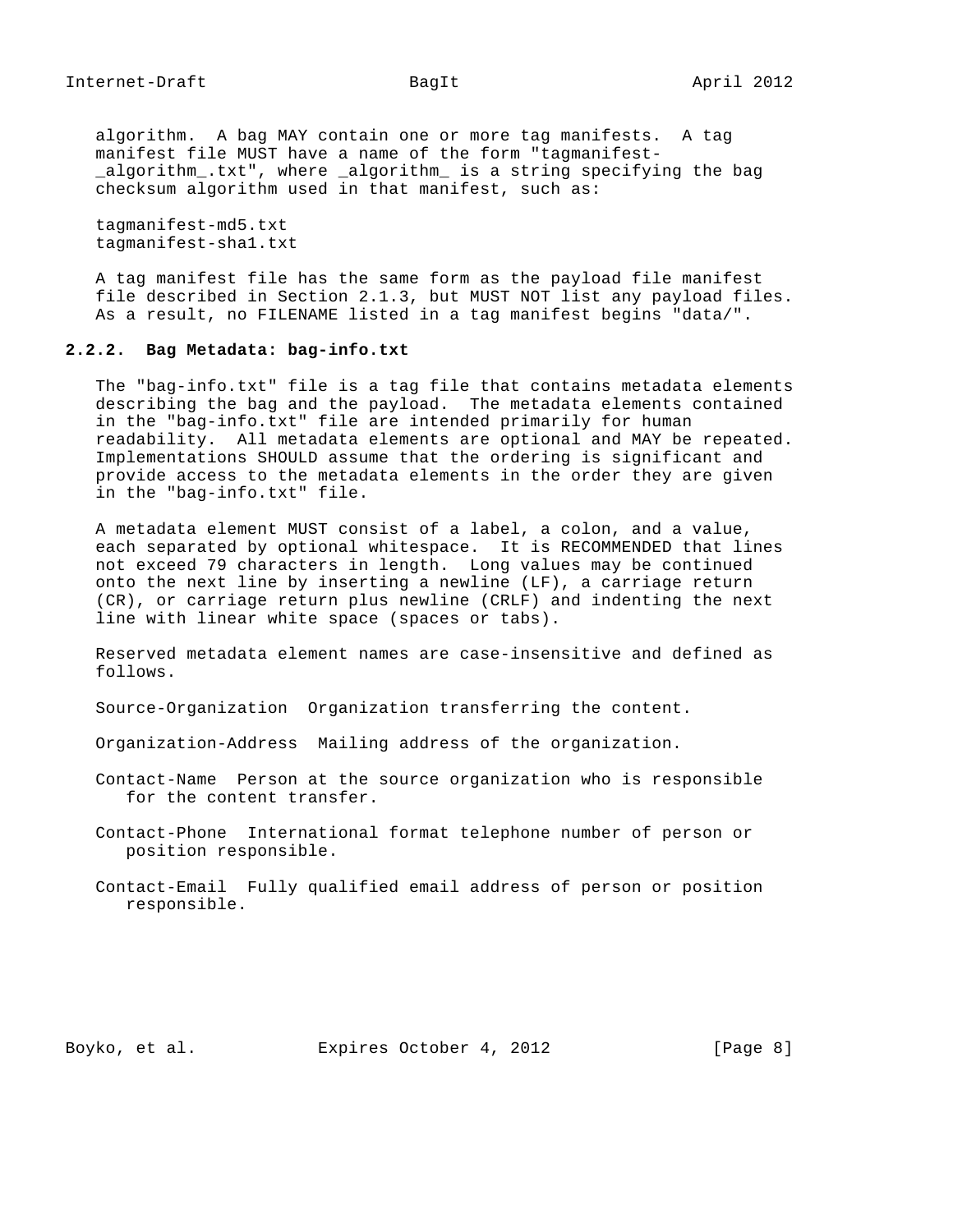- External-Description A brief explanation of the contents and provenance.
- Bagging-Date Date (YYYY-MM-DD) that the content was prepared for delivery.
- External-Identifier A sender-supplied identifier for the bag.
- Bag-Size Size or approximate size of the bag being transferred, followed by an abbreviation such as MB (megabytes), GB, or TB; for example, 42600 MB, 42.6 GB, or .043 TB. Compared to Payload-Oxum (described next), Bag-Size is intended for human consumption.
- Payload-Oxum The "octetstream sum" of the payload, namely, a two part number of the form "OctetCount.StreamCount", where OctetCount is the total number of octets (8-bit bytes) across all payload file content and StreamCount is the total number of payload files. Payload-Oxum should be included in "bag-info.txt" if at all possible. Compared to Bag-Size (above), Payload-Oxum is intended for machine consumption.
- Bag-Group-Identifier A sender-supplied identifier for the set, if any, of bags to which it logically belongs. This identifier must be unique across the sender's content, and if recognizable as belonging to a globally unique scheme, the receiver should make an effort to honor reference to it.
- Bag-Count Two numbers separated by "of", in particular, "N of T", where T is the total number of bags in a group of bags and N is the ordinal number within the group; if T is not known, specify it as "?" (question mark). Examples: 1 of 2, 4 of 4, 3 of ?, 89 of 145.
- Internal-Sender-Identifier An alternate sender-specific identifier for the content and/or bag.
- Internal-Sender-Description A sender-local prose description of the contents of the bag.

 In addition to these metadata elements, other arbitrary metadata elements may also be present.

Here is an example "bag-info.txt" file.

Boyko, et al. Expires October 4, 2012 [Page 9]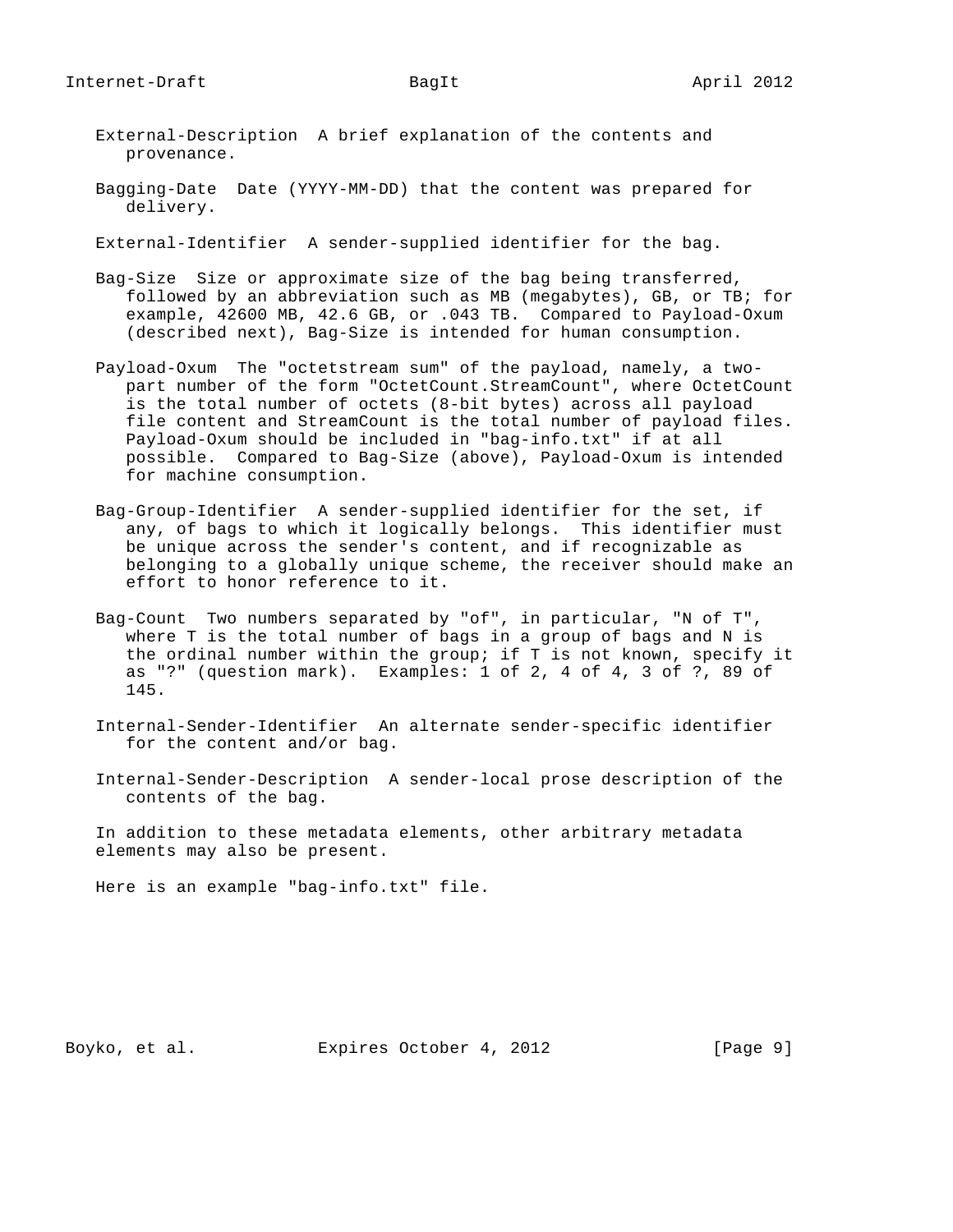Source-Organization: Spengler University Organization-Address: 1400 Elm St., Cupertino, California, 95014 Contact-Name: Edna Janssen Contact-Phone: +1 408-555-1212 Contact-Email: ej@spengler.edu External-Description: Uncompressed greyscale TIFF images from the Yoshimuri papers colle... Bagging-Date: 2008-01-15 External-Identifier: spengler\_yoshimuri\_001 Bag-Size: 260 GB Payload-Oxum: 279164409832.1198 Bag-Group-Identifier: spengler\_yoshimuri Bag-Count: 1 of 15 Internal-Sender-Identifier: /storage/images/yoshimuri Internal-Sender-Description: Uncompressed greyscale TIFFs created from microfilm and are...

# **2.2.3. Fetch File: fetch.txt**

 For reasons of efficiency, a bag MAY be sent with a list of files to be fetched and added to the payload before it can meaningfully be checked for completeness. An OPTIONAL tag file named "fetch.txt" contains such a list. Each line of "fetch.txt" has the form

### URL LENGTH FILENAME

 where URL identifies the file to be fetched, LENGTH is the number of octets in the file (or "-", to leave it unspecified), and FILENAME identifies the corresponding payload file, relative to the base directory. The slash character  $('')'$  MUST be used as a path separator in FILENAME. If FILENAME begins with a slash character, the destination MUST still be treated as relative to the bag base directory. One or more linear whitespace characters (spaces or tabs) MUST separate these three values, and any such characters in the URL MUST be percent-encoded [RFC3986]. There is no limitation on the length of any of the fields in the "fetch.txt".

 The "fetch.txt" file allows a bag to be transmitted with "holes" in it, which can be practical for several reasons. For example, it obviates the need for the sender to stage a large serialized copy of the content while the bag is transferred to the receiver. Also, this method allows a sender to construct a bag from components that are either a subset of logically related components (e.g., the localized logical object could be much larger than what is intended for export) or assembled from logically distributed sources (e.g., the object components for export are not stored locally under one filesystem tree).

Boyko, et al. Expires October 4, 2012 [Page 10]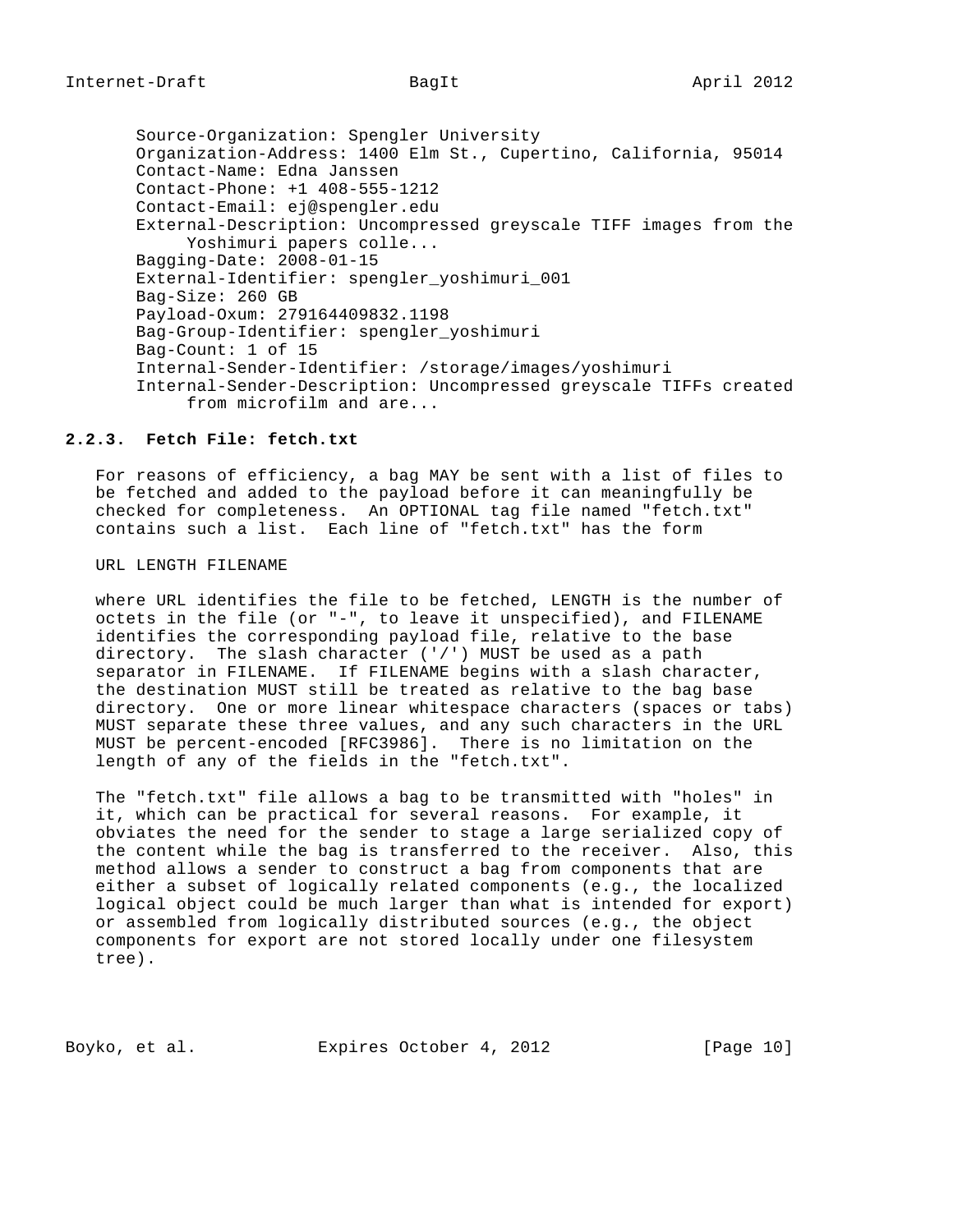## **2.2.4. Other Tag Files**

 A bag MAY contain other tag files that are not defined by this specification. Implementations SHOULD ignore the content of any unexpected tag files, except when they are listed in a tag manifest. When unexpected tag files are listed in a tag manifest, implementations MUST only treat the content of those tag files as octet streams for the purpose of checksum verification.

## **2.3. Text Tag File Format**

 All tag files specifically described in this specification MUST adhere to the text tag file format described below. Other tag files MAY adhere to the text tag file format described below.

 Text tag files are line-oriented, and each line MUST be terminated by a newline (LF), a carriage return (CR), or carriage return plus newline (CRLF). Text tag files MUST end in the extension ".txt".

 In all text tag files except for the bag declaration file, text MUST be encoded in the character encoding specified in the "bagit.txt" bag declaration file. Text tag files except for the bag declaration file MAY include a byte-order mark (BOM) only if the specified encoding requires it for proper decoding. (Note that UTF-8 does not.)

 As specified in Section 2.1.1, the bag declaration file must be encoded in UTF-8 and must not include a byte-order mark.

### **2.4. Bag Checksum Algorithms**

 The payload manifest and tag manifests assert integrity of the payload and tags in a bag using checksum algorithms. The operation of those algorithms, and the formatting of their output within a manifest file, are generally beyond the scope of this specification, except that the output format MUST be able to fit in the manifest format specified in Section 2.1.3.

 The name of the checksum algorithm MUST be normalized for use in the manifest's filename by lowercasing the common name of the algorithm and removing all non-alphanumeric characters.

 Implementors of tools that create and validate bags SHOULD support at least two widely implemented checksum algorithms: "md5" [RFC1321] and "sha1" [RFC3174].

Boyko, et al. Expires October 4, 2012 [Page 11]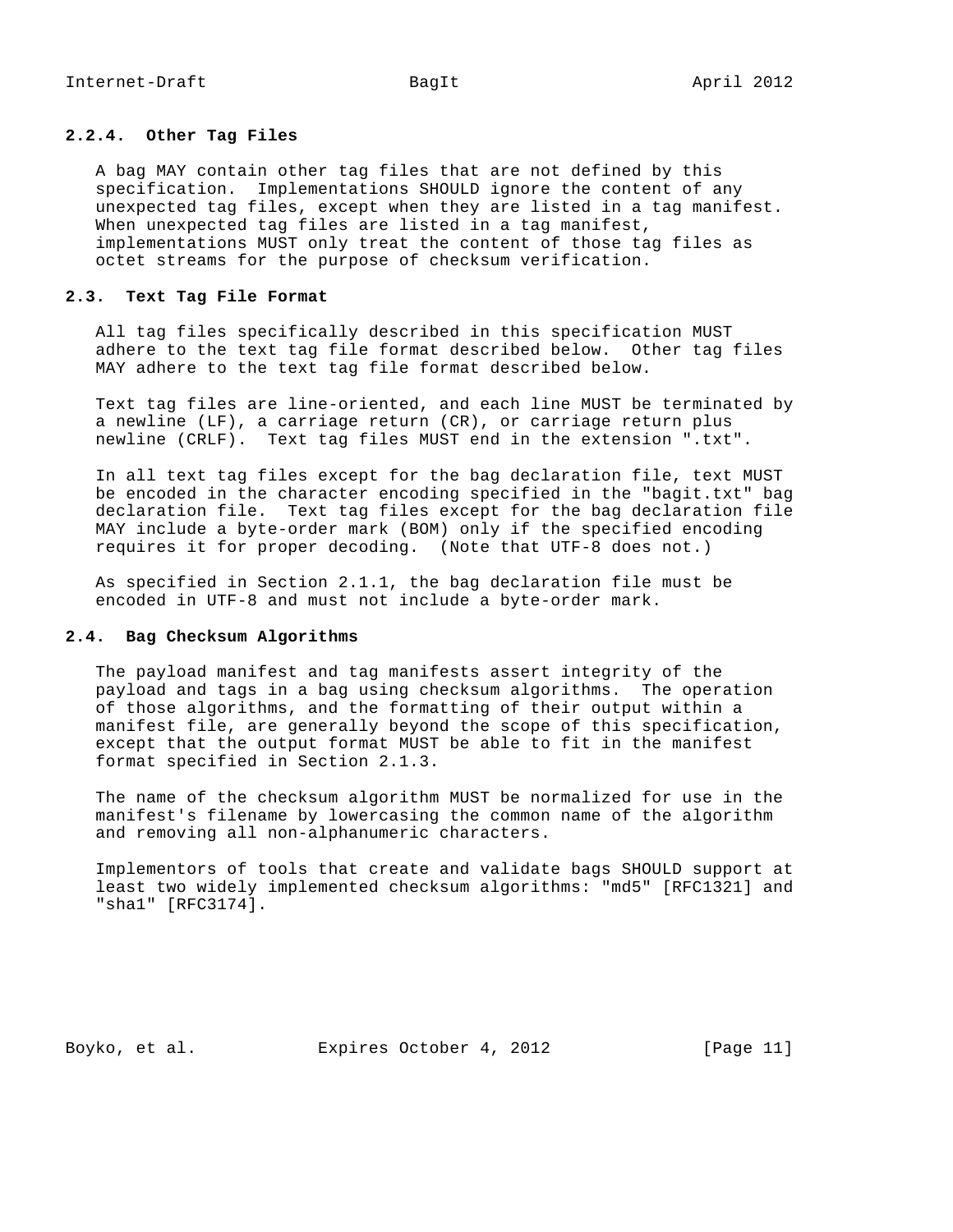- **3. Complete, Incomplete, and Valid bags**
	- A \_complete\_ bag MUST have the following attributes:
	- 1. Every required element MUST be present (Section 2.1).
	- 2. Every file in every payload manifest MUST be present.
	- 3. Every file in every tag manifest MUST be present. Tag files not listed in a tag manifest MAY be present.
	- 4. Every payload file MUST be listed in at least one manifest. Payload files MAY be listed in more than one payload manifest.
	- 5. Every element present MUST comply with this specification.

A bag is incomplete when it exhibits any of the following exceptions to the attributes of a complete bag:

- 1. One or more files in any payload manifest are absent.
- 2. One or more files in any tag manifest are absent.
- 3. A fetch.txt is present. Any files listed in any payload manifest or any tag manifest which are absent MUST be listed in the fetch.txt.
- A \_valid\_ bag must have the following attributes:
- 1. The bag MUST be complete.
- 2. Every CHECKSUM in every payload manifest and tag manifest can be sucessfully verified against the contents of its corresponding FILENAME.

If a bag is neither valid, complete, nor incomplete, it is \_invalid\_. Definitions for the various ways a bag may be invalid are not covered by this specification.

 Tag files that do not appear in a tag manifest can be modified, added to, or removed from a bag without impacting the completeness or validity of the bag.

Boyko, et al. Expires October 4, 2012 [Page 12]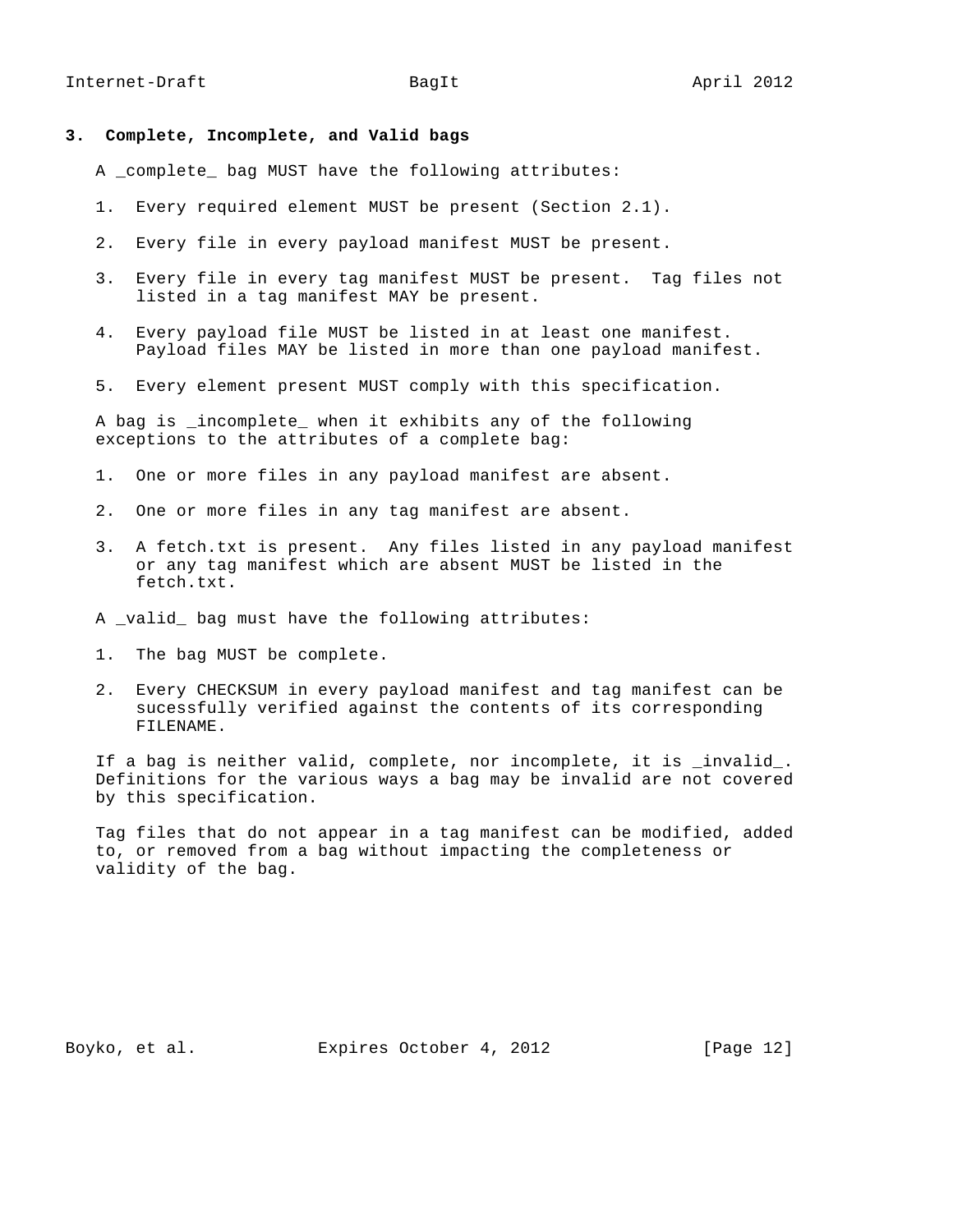# **4. Serialization**

 In some scenarios, it may be convenient to serialize the bag's filesystem hierarchy (i.e., the base directory) into a single-file archive format such as TAR or ZIP (the serialization) and then later deserialize the serialization to recreate the filesystem hierarchy. Several rules govern the serialization of a bag and apply equally to all types of archive files:

- 1. The top-level directory of a serialization MUST contain only one bag.
- 2. The serialization SHOULD have the same name as the bag's base directory, but MUST have an extension added to identify the format. For example, the receiver of "mybag.tar.gz" expects the corresponding base directory to be created as "mybag".
- 3. A bag MUST NOT be serialized from within its base directory, but from the parent of the base directory (where the base directory appears as an entry). Thus, after a bag is deserialized in an empty directory, a listing of that directory shows exactly one entry. For example, deserializing "mybag.zip" in an empty directory causes the creation of the base directory "mybag" and, beneath "mybag", the creation of all payload and tag files.
- 4. The deserialization of a bag MUST produce a single base directory bag with the top-level structure as described in this specification without requiring any additional un-archiving step. For example, after one un-archiving step it would be an error for the "data/" directory to appear as "data.tar.gz". TAR and ZIP files may appear inside the payload beneath the "data/" directory, where they would be treated as any other payload file.

 When serializing a bag, care must be taken to ensure that the archive format's restrictions on file naming, such as allowable characters, length, or character encoding, will support the requirements of the systems on which it will be used. See Section 7.2.

Boyko, et al. Expires October 4, 2012 [Page 13]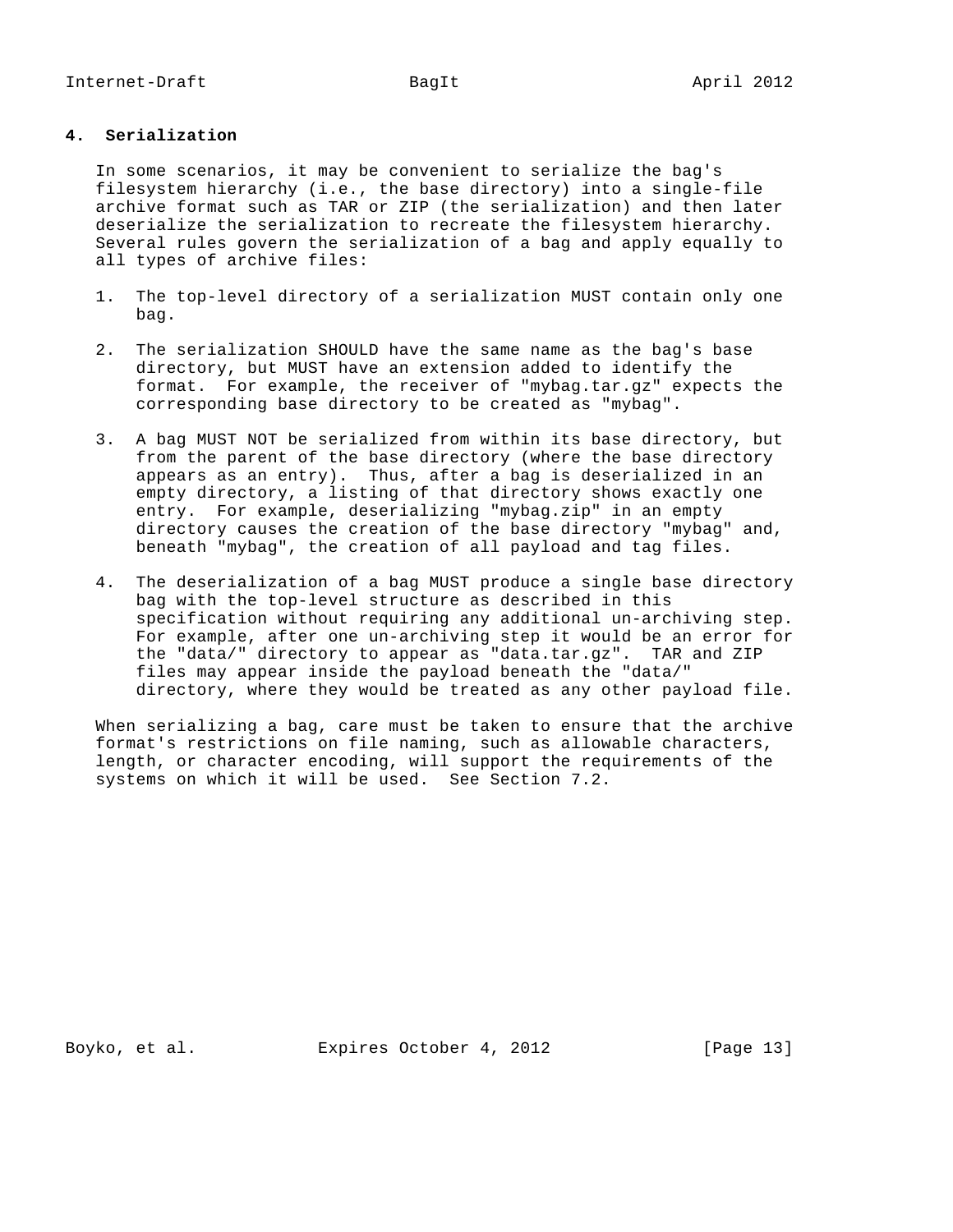Internet-Draft BagIt BagIt April 2012

## **5. Examples**

## **5.1. Example of a basic bag**

 This is the layout of a basic bag containing an image and a companion OCR file. Lines of file content are shown in parentheses beneath the file name.

```
 myfirstbag/
 |
      | manifest-md5.txt
       | (49afbd86a1ca9f34b677a3f09655eae9 data/27613-h/images/q172.png)
       | (408ad21d50cef31da4df6d9ed81b01a7 data/27613-h/images/q172.txt)
 |
      | bagit.txt
       | (BagIt-version: 0.96 )
       | (Tag-File-Character-Encoding: UTF-8 )
 |
  \left\langle \text{---} \right\rangle data/
 |
          | 27613-h/images/q172.png
           | (... image bytes ... )
 |
          | 27613-h/images/q172.txt
         ( \ldots \text{ OCR text } \ldots ) ....
```
## **5.2. Another example bag**

 The following example bag contains content from a web crawler. As before, lines of file content are shown in parentheses beneath the file name, with long lines continued indented on subsequent lines. This bag is not complete until every component listed in the "fetch.txt" file is retrieved.

Boyko, et al. Expires October 4, 2012 [Page 14]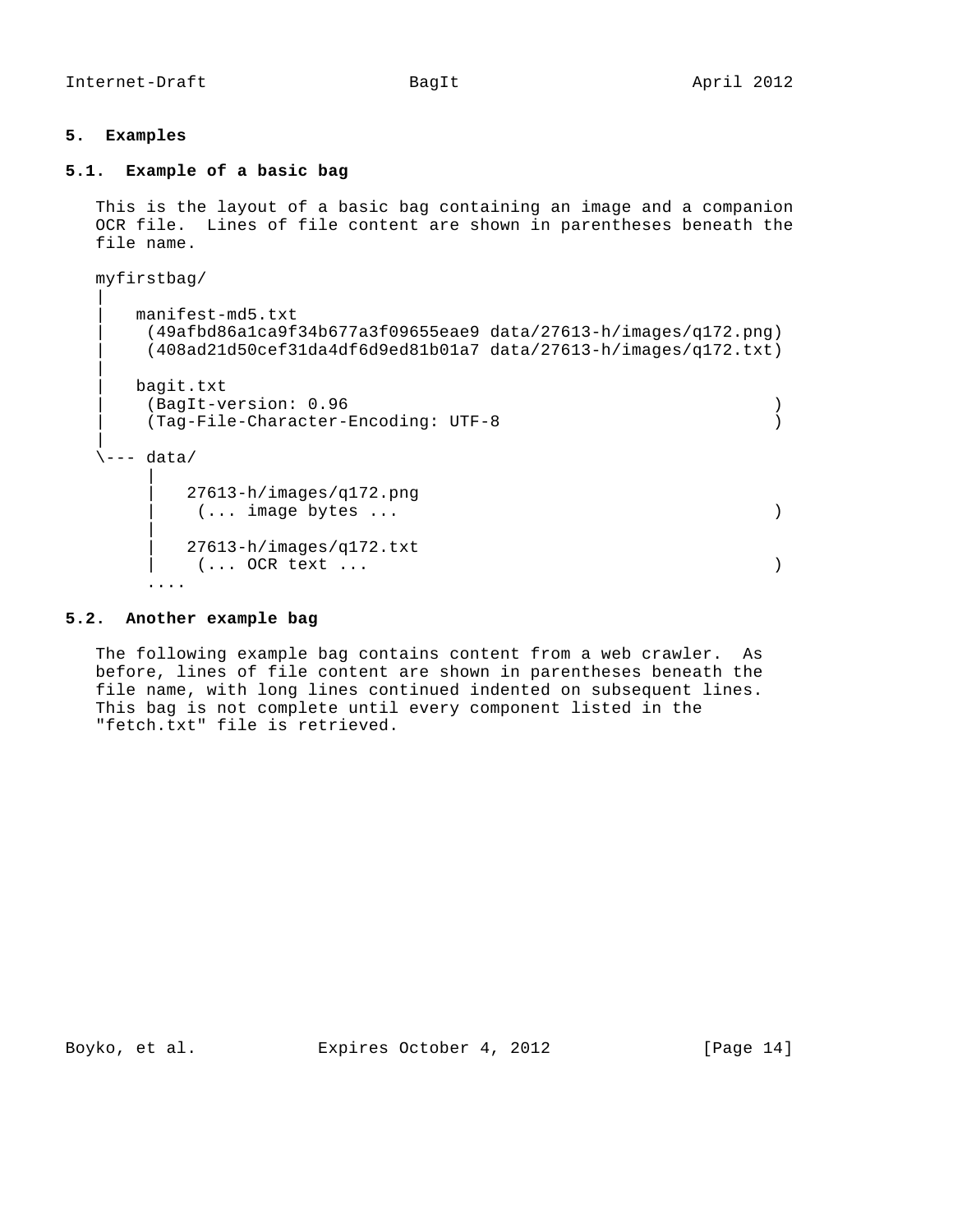```
 mysecondbag/
```
 $\blacksquare$ 

 $\blacksquare$ 

 $\blacksquare$ 

 $\blacksquare$ 

 $\blacksquare$ 

 | manifest-md5.txt | (93c53193ef96732c76e00b3fdd8f9dd3 data/Collection Overview.txt ) | (e9c5753d65b1ef5aeb281c0bb880c6c8 data/Seed List.txt ) | (61c96810788283dc7be157b340e4eff4 data/gov-20060601-050019.arc.gz) | (55c7c80c6635d5a4c8fe76a940bf353e data/gov-20060601-100002.arc.gz) fetch.txt | (http://WB20.Stanford.Edu/gov-06-2006/gov-20060601-050019.arc.gz | 26583985 data/gov-20060601-050019.arc.gz ) | (http://WB20.Stanford.Edu/gov-06-2006/gov-20060601-100002.arc.gz | 99509720 data/gov-20060601-100002.arc.gz ) | ( ...............................................................) | bag-info.txt | (Source-organization: California Digital Library ) | (Organization-address: 415 20th St, 4th Floor, Oakland, CA 94612) | (Contact-name: A. E. Newman ) | (Contact-phone: +1 510-555-1234 ) | (Contact-email: alfred@ucop.edu ) | (External-Description: The collection "Local Davis Flood Control ) | Collection" includes captured California State and local ) websites containing information on flood control resources for ) the Davis and Sacramento area. Sites were captured by UC Davis) curator Wrigley Spyder using the Web Archiving Service in ) February 2007 and October 2007. | (Bag-date: 2008.04.15 ) | (External-identifier: ark:/13030/fk4jm2bcp ) | (Bag-size: about 22Gb ) | (Payload-Oxum: 21836794142.831 ) | (Internal-sender-identifier: UCDL ) | (Internal-sender-description: UC Davis Libraries ) | bagit.txt | (BagIt-version: 0.96 ) | (Tag-File-Character-Encoding: UTF-8 )  $\sqrt{---}$  data/ | Collection Overview.txt | (... narrative description ... ) | | Seed List.txt (... list of crawler starting point URLs ... ) ....

Boyko, et al. Expires October 4, 2012 [Page 15]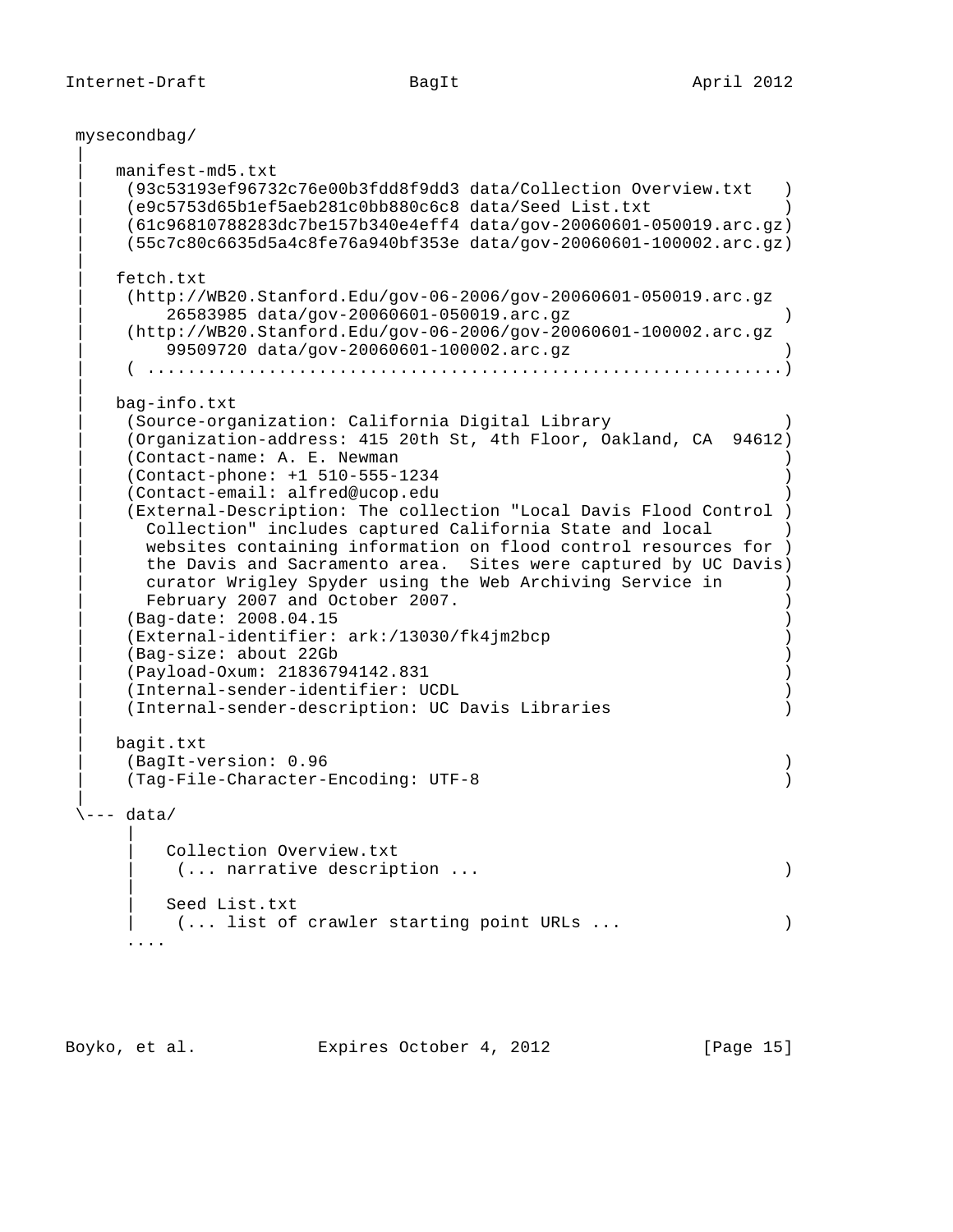# **6. Security Considerations**

### **6.1. Special directory characters**

 The paths specified in the payload manifest, tag manifest, and "fetch.txt" file do not prohibit special directory characters which might be significant on implementing systems. Implementors SHOULD take care that files outside the bag directory structure are not accessed when reading or writing files based on paths specified in a bag.

 For example, path characters such as ".." or "~" in a maliciously crafted "fetch.txt" file might cause a naive implementation to overwrite critical system files.

# **6.2. Control of URLs in fetch.txt**

 Implementors of tools that complete bags by retrieving URLs listed in a "fetch.txt" file need to be aware that some of those URLs may point to hosts, intentionally or unintentionally, that are not under control of the bag's sender. Checksums are intended as a reasonable guarantee against corruption during transit, not a strong cryptographic protection against intentional spoofing.

# **6.3. File sizes in fetch.txt**

 The size of files, as optionally reported in the "fetch.txt" file, cannot be guaranteed to match the actual file size to be downloaded. Implementors SHOULD take care to appropriately handle cases where the actual file size does not match the file size reported in the fetch.txt. Implementors SHOULD NOT use the file size in the "fetch.txt" file for critical resource allocation, such as buffer sizing or storage requisitioning.

Boyko, et al. Expires October 4, 2012 [Page 16]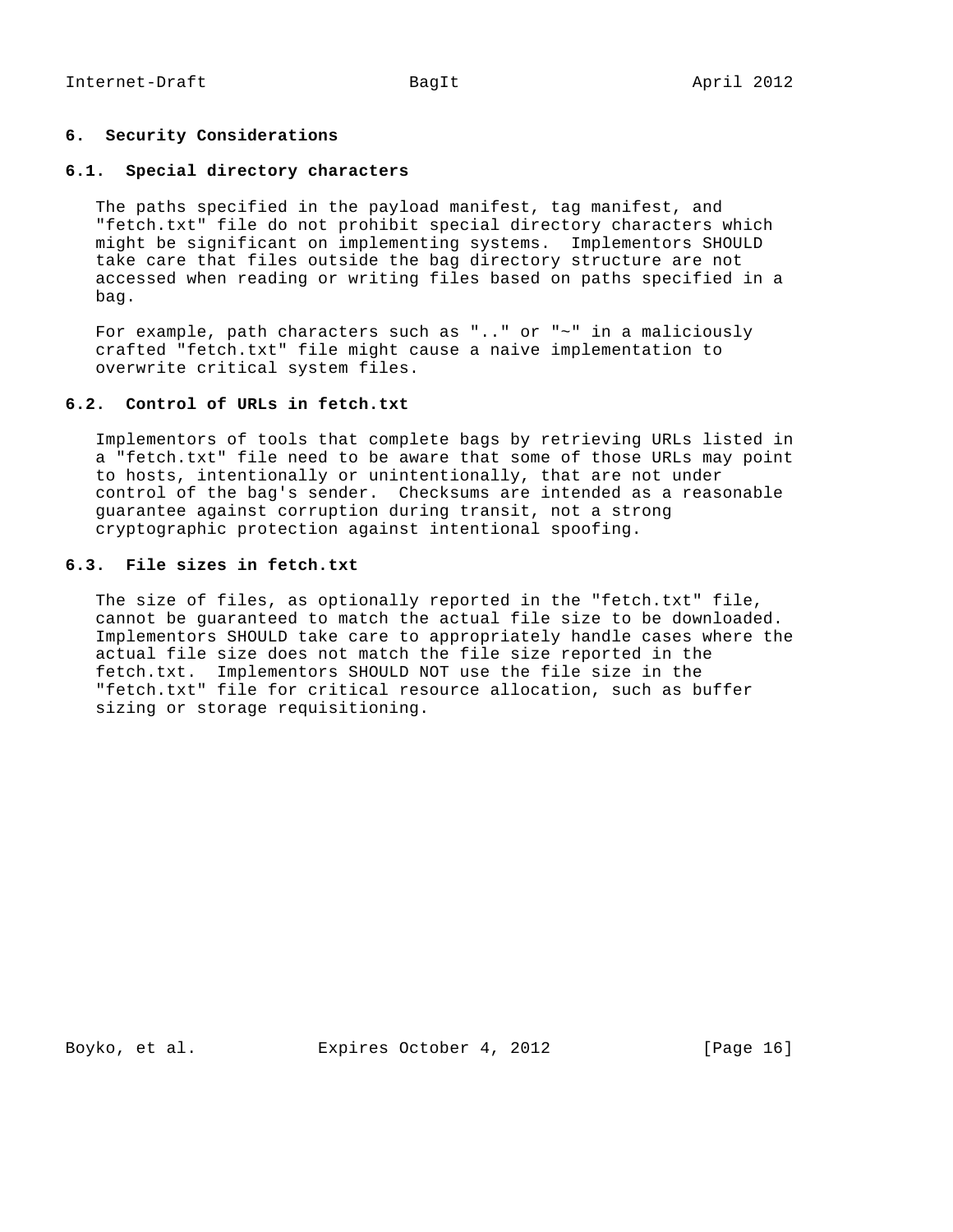# **7. Practical Considerations (non-normative)**

### **7.1. Disk and network transfer**

 When creating a bag on physical media (such as hard disk, CD-ROM, or DVD) for transfer to another organization, the sender should select and format the media in a manner compatible with both the content requirements (e.g., file names and sizes) and the receiver's technical infrastructure. If the receiver's infrastructure is not known or the media needs to be compatible with a range of potential receivers, consideration should be given to portability and common usage. For example, a "lowest common denominator" for some potential receivers could be USB disk drives formatted with the FAT32 filesystem.

 Although overall bag size is unlimited in principle, network-based transfers may involve constraints on the amount of bag data that a receiver can receive at one time. It may be practical to split a large bag into several smaller bags.

 Transmitting a whole bag in serialized form as a single file will tend to be the most straightforward mode of transfer. When throughput is a priority, use of "fetch.txt" lends itself to an easy, application-level parallelism in which the list of URL-addressed items to fetch is divided among multiple processes. The mechanics of sending and receiving bags over networks is otherwise out of scope of the present document and may be facilitated by protocols such as [GRABIT] and [SWORD].

## **7.2. Interoperability**

 This section is not part of the BagIt specification. It describes some practical considerations for bag creators and receivers circa 2010.

# **7.2.1. Checksum tools**

 Some cautions regarding bag interchange arise in regard to the commonly available checksum tools distributed with the GNU Coreutils package (md5sum, sha1sum, etc.), collectively referred to here as "md5sum". First, md5sum can be run in binary or text mode; text mode sometimes normalizes line-endings. While these modes appear to produce the same checksums under Unix-like systems, they can produce different checksums under Windows. When using md5sum, it may be safest to run it in binary mode, with one caveat: a side-effect of binary mode is that md5sum requires a space and an asterisk ('\*'), compared to two spaces in text mode, between the CHECKSUM and FILENAME in its manifest format.

| Boyko, et al. | Expires October 4, 2012 |  |  | [Page 17] |  |
|---------------|-------------------------|--|--|-----------|--|
|---------------|-------------------------|--|--|-----------|--|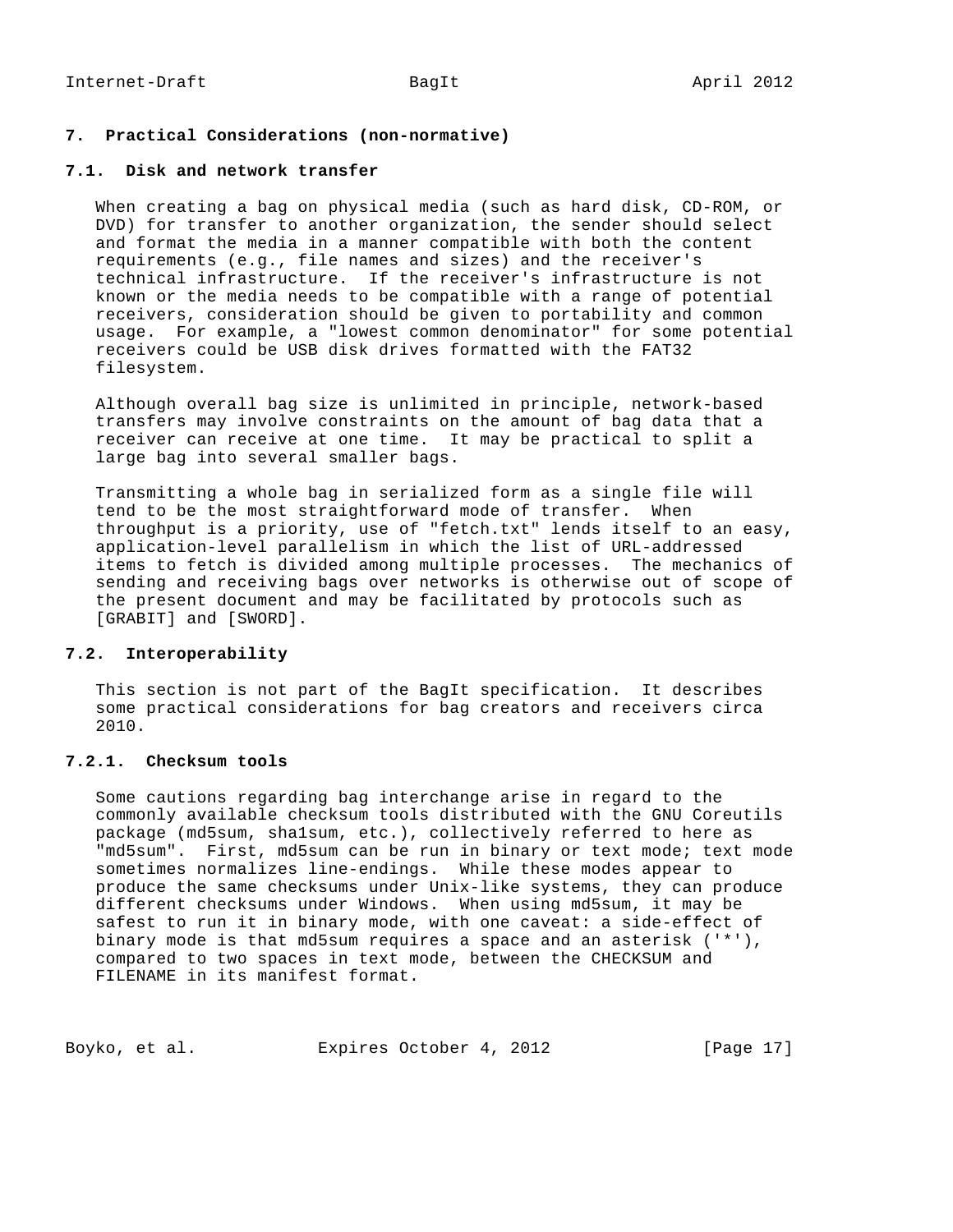Due to the widespread use of md5sum (and its relatives), it is not unexpected for bag receivers to see manifests in which CHECKSUM and FILENAME are separated by a space followed by an asterisk. Implementors creating or processing bags with md5sum should be aware of these subtle differences, and ensure compliance with the manifest specification in this document. Implementors creating and processing bags with other tools may wish to be tolerant of asterisks found in the manifests.

 A final note about md5sum-generated manifests is that for a FILENAME containing a backslash  $(')')$ , the manifest line will have a backslash inserted in front of the CHECKSUM and, under Windows, the backslashes inside FILENAME may be doubled.

## **7.2.2. Windows and Unix file naming**

 As specified above, only the Unix-based path separator ('/') may be used inside filenames listed in BagIt manifests and "fetch.txt"<br>files. When bags are exchanged between Windows and Unix platfo When bags are exchanged between Windows and Unix platforms, care should be taken to translate the path separator as needed. Receivers of bags on physical media should be prepared for filesystems created under either Windows or Unix. Besides the fundamental difference between path separators  $('')'$  and  $'$ /'), generally, Windows filesystems have more limitations than Unix filesystems. Windows path names have a maximum of 255 characters, and none of these characters may be used in a path component:

 $\langle$  > : " / | ? \*

 Windows also reserves the following names: CON, PRN, AUX, NUL, COM1, COM2, COM3, COM4, COM5, COM6, COM7, COM8, COM9, LPT1, LPT2, LPT3, LPT4, LPT5, LPT6, LPT7, LPT8, and LPT9. See [MSFNAM] for more information.

Boyko, et al. Expires October 4, 2012 [Page 18]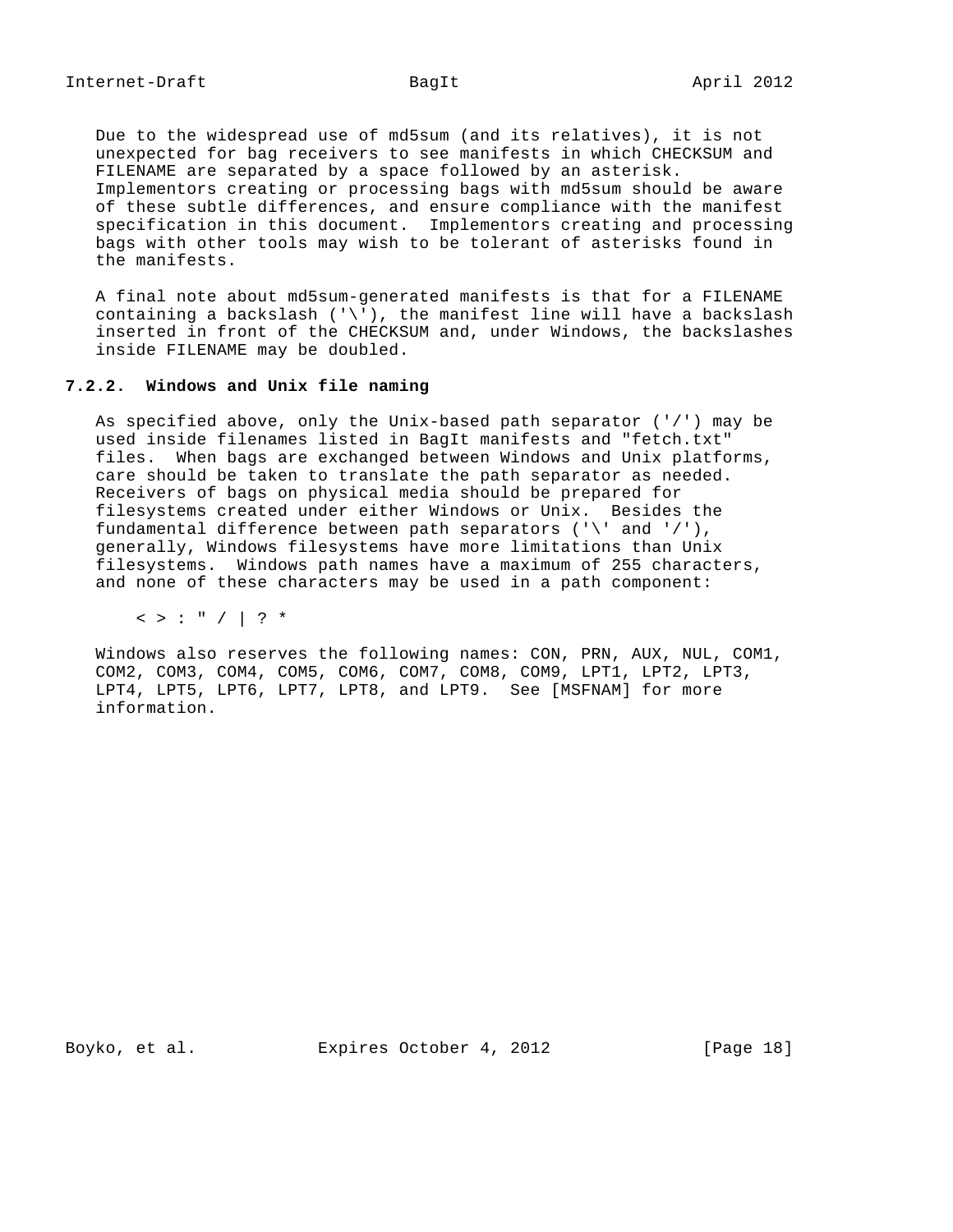# **8. Acknowledgements**

 BagIt owes much to many thoughtful contributers and reviewers, including Stephen Abrams, Mike Ashenfelder, Dan Chudnov, Brad Hards, Scott Fisher, Keith Johnson, Erik Hetzner, Leslie Johnston, David Loy, Mark Phillips, Tracy Seneca, Brian Tingle, Adam Turoff, and Jim Tuttle.

Boyko, et al. Expires October 4, 2012 [Page 19]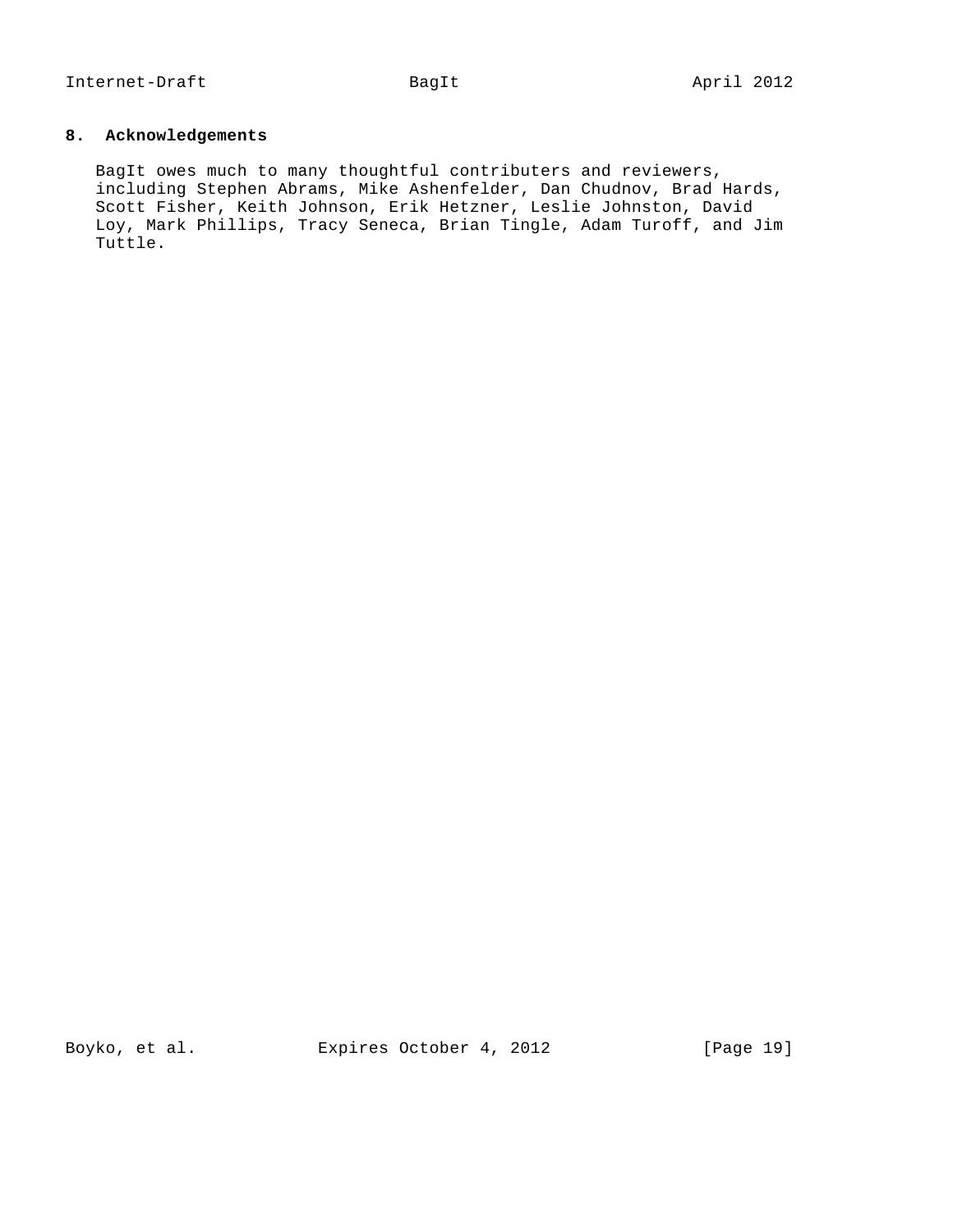# **9. References**

| [ENCDEP]  | Tabata, K., "A Collaboration Model between Archival<br>Systems to Enhance the Reliability of Preservation by an<br>Enclose-and-Deposit Method", 2005,<br><http: 05="" iwaw05-tabata.pdf="" papers="" www.iwaw.net="">.</http:> |
|-----------|--------------------------------------------------------------------------------------------------------------------------------------------------------------------------------------------------------------------------------|
| [GRABIT]  | NDIIPP/CDL, "The GrabIt File Exchange Protocol", 2008,<br><http: dot.ucop.edu="" grabitspec.html="" home="" jak="">.</http:>                                                                                                   |
| [MSFNAM]  | Microsoft, "Naming a File", 2008,<br><http: aa365247.aspx="" en-us="" library="" msdn2.microsoft.com="">.</http:>                                                                                                              |
| [RFC1321] | Rivest, R., "The MD5 Message-Digest Algorithm", RFC 1321,<br>April 1992.                                                                                                                                                       |
| [RFC2119] | Bradner, S., "Key words for use in RFCs to Indicate<br>Requirement Levels", BCP 14, RFC 2119, March 1997.                                                                                                                      |
| [RFC3174] | Eastlake, D. and P. Jones, "US Secure Hash Algorithm 1<br>(SHA1)", RFC 3174, September 2001.                                                                                                                                   |
| [RFC3629] | Yergeau, F., "UTF-8, a transformation format of ISO<br>10646", STD 63, RFC 3629, November 2003.                                                                                                                                |
| [RFC3986] | Berners-Lee, T., Fielding, R., and L. Masinter, "Uniform<br>Resource Identifier (URI): Generic Syntax", STD 66,<br>RFC 3986, January 2005.                                                                                     |
| [SWORD]   | UKOLN/JISC CETIS, "Simple Web-service Offering Repository<br>Deposit (SWORD)", 2008,<br><http: digirep="" index="" repositories="" sword="" www.ukoln.ac.uk="">.</http:>                                                       |

Boyko, et al. Expires October 4, 2012 [Page 20]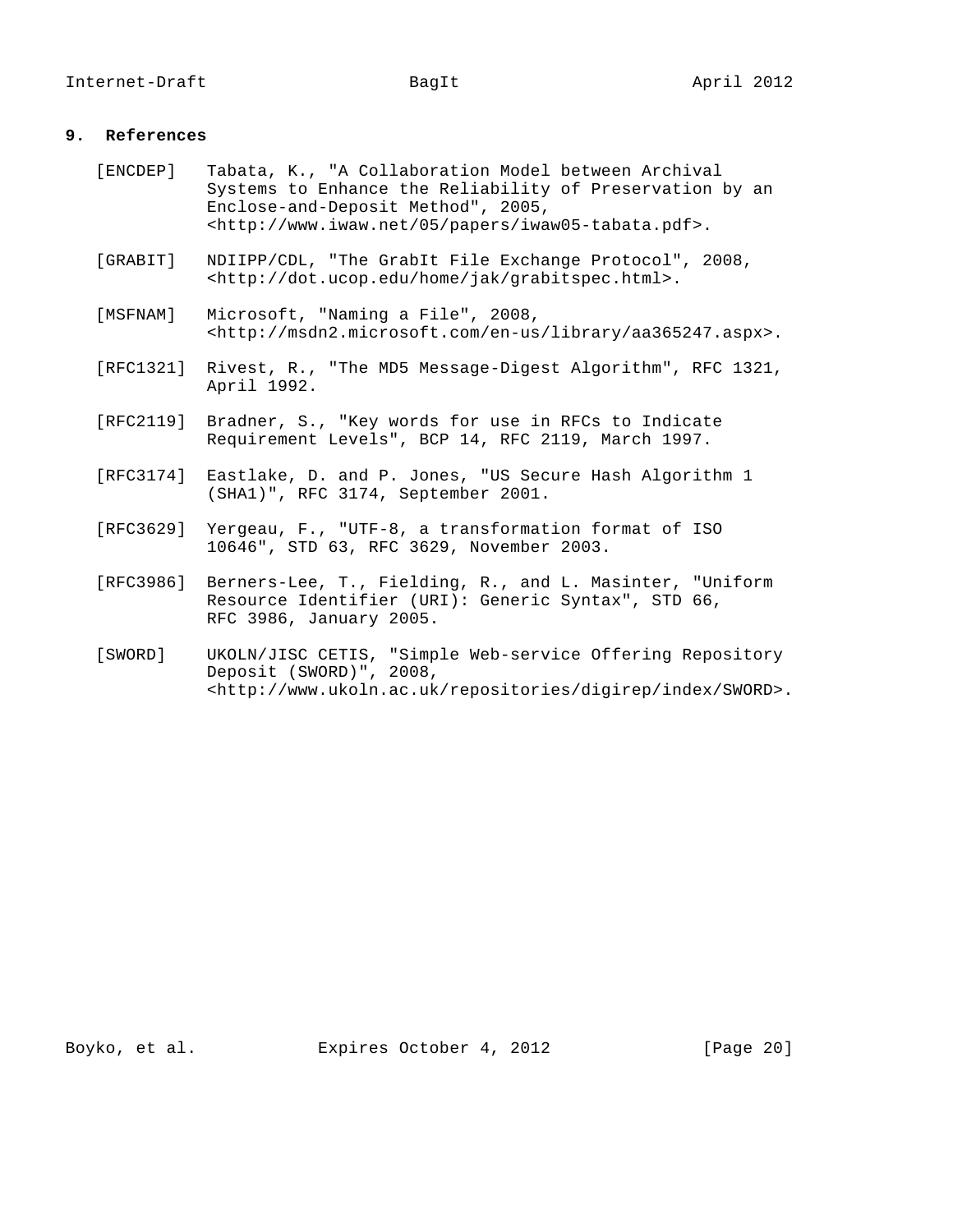### **Appendix A. Change history**

(This appendix to be removed in the final draft.)

### **A.1. Changes from draft-05, 2011.04.15**

Allowing tag directories.

Fixed definition of valid.

Clarified that tag files do not need to be text files.

 Clarified that repeatability and ordering of metadata elements in bag-info.txt.

Clarified case of hex-encoding in manifests.

### **A.2. Changes from draft-04, 2009.12.20**

 Re-replaced entity reference for current version number in artwork, where it doesn't appear to work (xml2rfc bug?). Updated to latest IETF Trust Legal Provisions 200902. (jak)

Re-wording Tag File Format section.

Adding new section for Other Tag Files.

Minor clarification on the Fetch File description.

 Synchronized the language between the Payload Manifest and the Tag Manifest sections.

 Minor grammatical corrections and clarifications to the Payload Manifest section.

 Re-worded and re-ordered payload section and structure intro. Except for the base directory naming, the structure intro is strictly explanatory.

Replaced current version number with entity reference.

Move checksum algorithm information into its own section.

 Major re-wording of section on validity and completeness to provide explicit, enumerated definitions for "valid", "complete", and "incomplete" bags.

Added explicit wording about byte order marks (BOM) in UTF-8.

Boyko, et al. Expires October 4, 2012 [Page 21]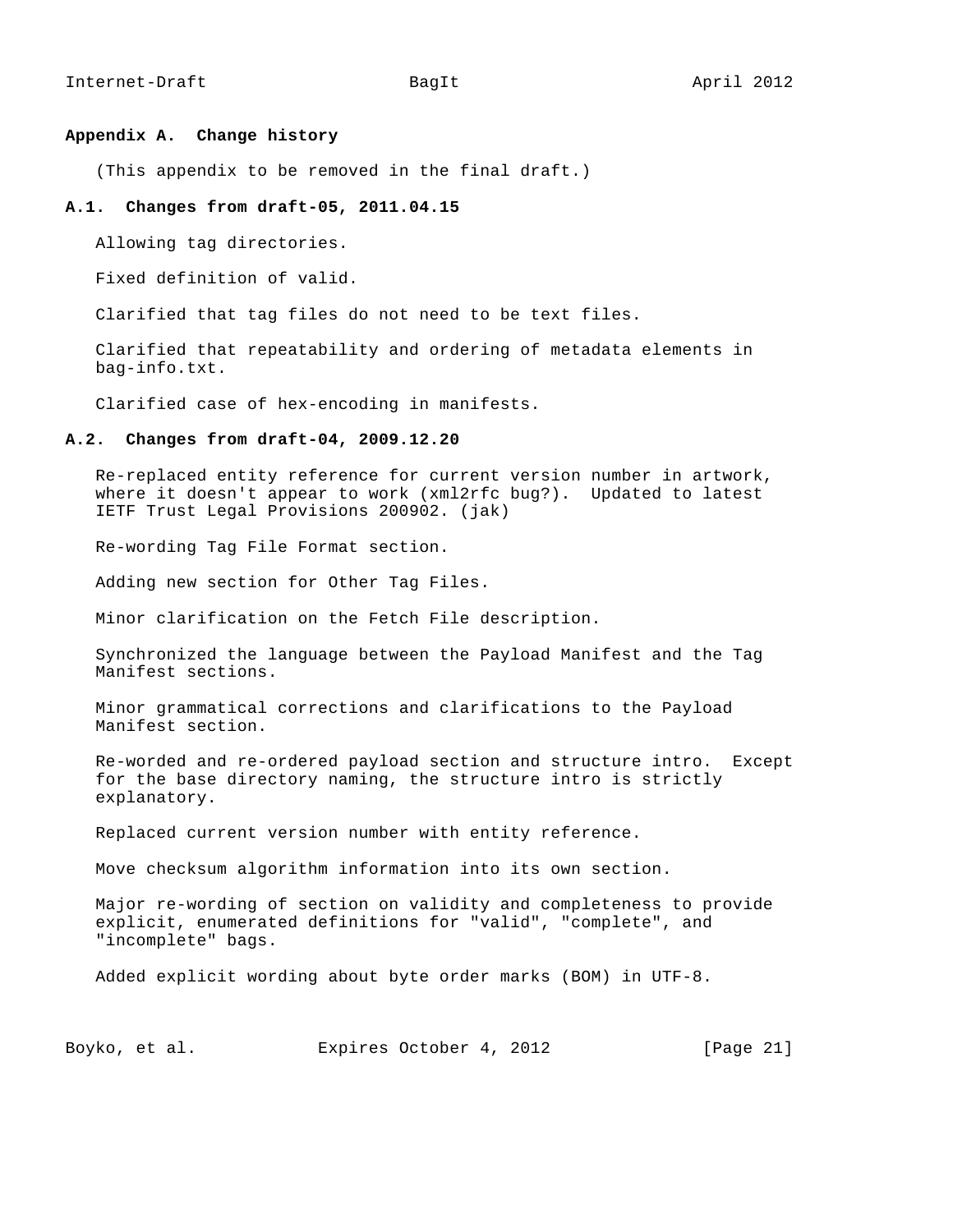Re-named section titles for better clarity.

 Re-wording security consideration on checksum purposes to more accurately reflect the real purposes of the checksums.

Major restructuring of the document for brevity and precision.

Added RFC 2119 language.

Added terminology section.

 Cleaning up example artwork so that parenthesis are more consistently used.

 Explicitly stated version number required for comforming to the current version of the specification.

Various minor tweaks to grammar and wording.

#### **A.3. Changes from draft-03, 2009.04.11**

Re-worded interoperability statement in the Introduction. (Justin)

 Added statements regarding no limitations on various paths, URI, and other lengths.

 Clarified that the bag directory may not contain any other directories except for the "data" directory.

 A soel carriage return character is now explicitly allowed as a valid line separator.

 Tag file encoding requirements are now required to be as-stated in the "bagit.txt". The "bagit.txt" file is explicitly required to be in UTF-8.

 Wording cleanup, clarifying payload file manifests and tag file manifests.

Tags in "bag-info.txt" no longer have any ordering requirement.

 Tag formatting now explicitly states where significant whitespace begins in the tag.

After some consideration, added some security considerations.

Made it clear that a bag may contain other bags, re: serialization.

Boyko, et al. Expires October 4, 2012 [Page 22]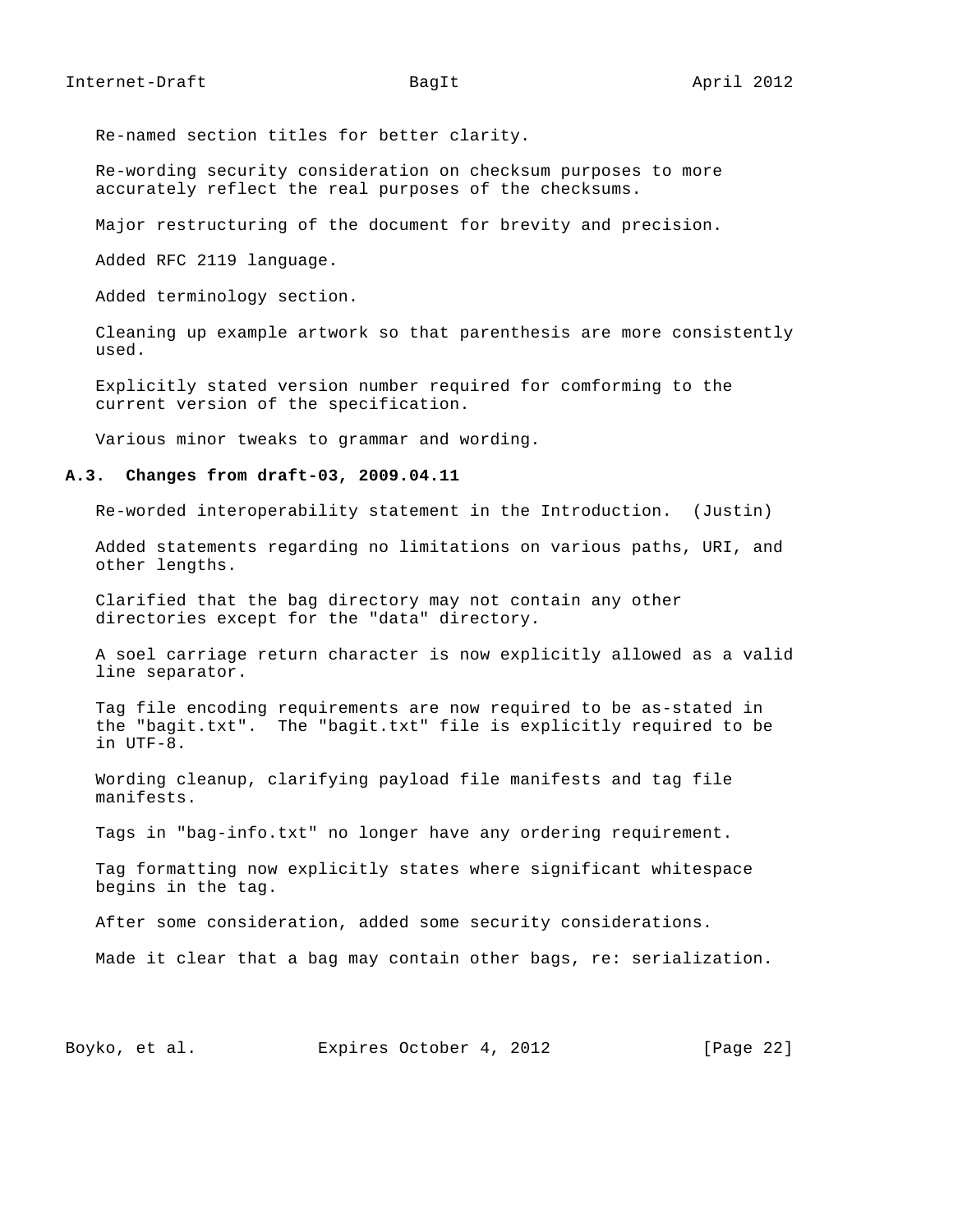Re-worded interoperabiilty to concerns to require creators to be spec-compliant, and readers to be tolerant of known potential issues.

 Specificity to the FILENAME element in "fetch.txt" is relative to the bag root, and to make sure to treat leading slashes as relative.

Updated acknowledgements.

Various other minor edits for clarity and readibility.

## **A.4. Changes from draft-02, 2008.07.11**

 Added language to require the slash ('/') as path separator, regardless of the platform where the bag was created. Added an extra co-author and an Acknowledgements section.

 Deleted the unnecessary "(optional)" from four of the metadata elements, since all metadata elements are optional. Softened the equivalence of the serialization name and name of the contained bag base directory. Replaced the reference to RFC2822 with an inline description of the simpler bag-info.txt format.

 Changed to a variable linear whitespace separator in the description of manifest layout and in manifest examples. Added two paragraphs under a new "Checksum tools" subsection of the Interoperability section to describe some of the peculiarities of dealing with the widely used GNU Coreutils checksum tools.

 With the new version, 0.96, there is an important and incompatible change of file name (package-info.txt -> bag-info.txt), metadata element names (Package-Size -> Bag-Size, Packing-Date -> Bagging- Date), and descriptive language to replace the noun "package" with "bag" throughout the spec. This was to reduce unnecessary synonymy and free up the noun "package" to name the physical container (e.g., a mailing carton) used to transfer hard disks.

 In section 7, another important change is the introduction of the Payload-Oxum ("octetstream sum") metadata element to convey precise, machine-readable payload size information for capacity planning (especially useful when preparing to receive files listed in fetch.txt). The Bag-size definition was adjusted to steer it more towards human consumption.

 In section 2.2 the spec now requires exactly two spaces between checksum and filename in manifests. This results from the experience that as of 2008, not all widely available validation tools are flexible in the kind of separating whitespace recognized. The examples have been updated to include use the two-space form as well.

Boyko, et al. Expires October 4, 2012 [Page 23]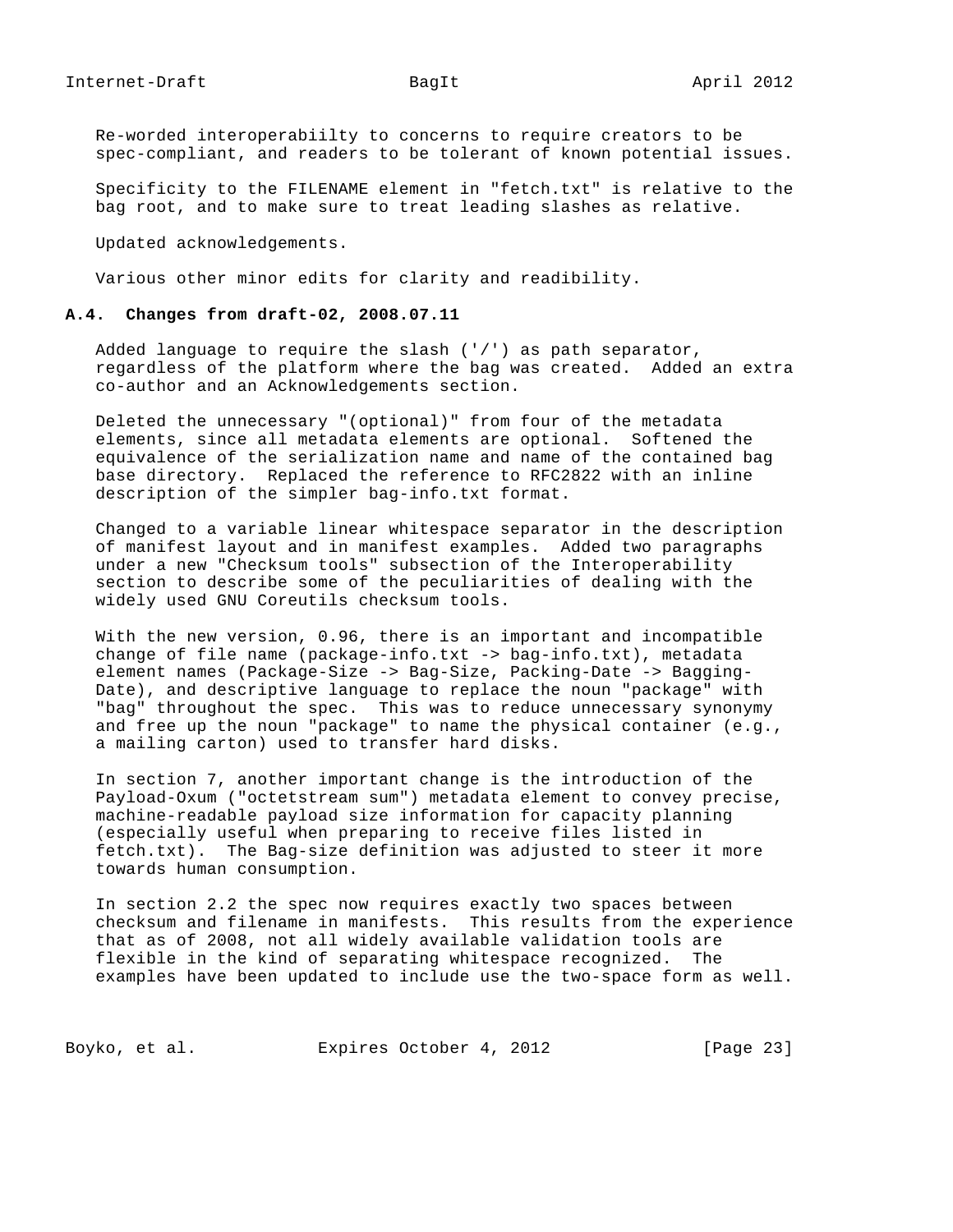Comment added that while overall bag size is unlimited, practical limitations on the amount of data that a receiver can stage may warrant splitting a large bag into several smaller bags.

Added a reference to the SWORD protocol.

 Minor edits for scanning and reformatting to cut down line length for some figures that exceeded 72 chars (limit for Internet-Drafts).

### **A.5. Changes from draft-01, 2008.05.30**

Added mention of preserving empty directories.

 Simplified function of "tag checksum file" to "tag manifest", having same format as payload manifest. The tag manifest is optional and need not include every tag file.

 Loosened interpretation of payload manifest to "union" concept: every payload file must be listed in at least one manifest but need not be listed in every manifest.

 Shortened the Introduction's first paragraph to be less duplicative of text in the Abstract.

Changed Delivery-Date to Packing-Date.

 Correctly sorted the author list and clarification of deserialization wording.

### **A.6. Changes from draft-00, 2008.03.24**

Author address corrections and miscellaneous stylistic edits.

 Added some mention of physical media-based transfers, preferred characteristics of transfer filesystems, and network transfer issues.

 Added basic bag example early and changed the narrative to more clearly delineate component files.

 Wording changes under fetch.txt, and note that fetch.txt will need to be modified before bag return.

 Fixed checksum encoding reference to base64 rather than hex. (B. Vargas)

 Described simple normalization approach for checksum algorithm names. (B. Vargas)

Boyko, et al. Expires October 4, 2012 [Page 24]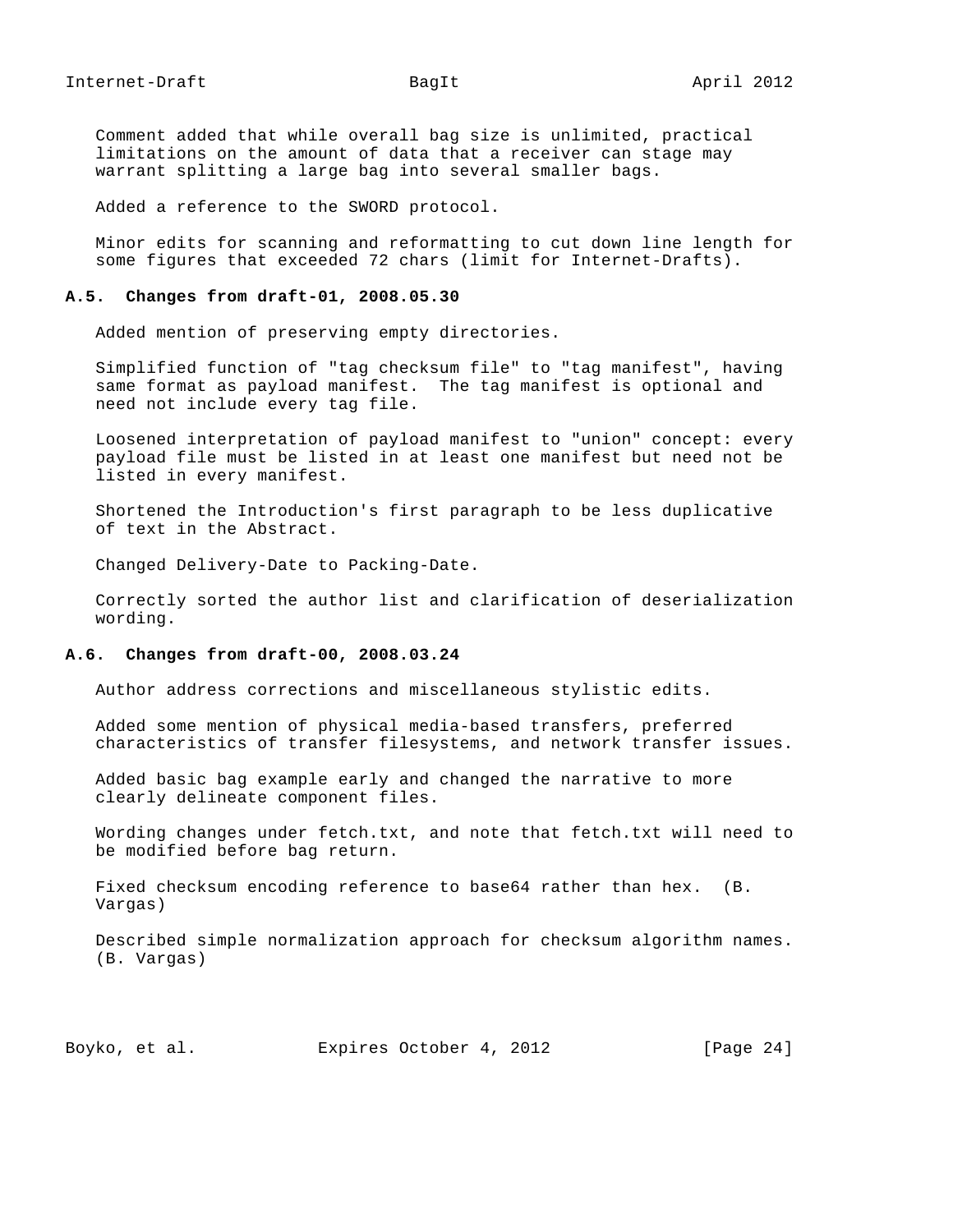In the example bag, add the ARC files found in the fetch.txt to the manifest as well (A. Turoff)

Boyko, et al. Expires October 4, 2012 [Page 25]